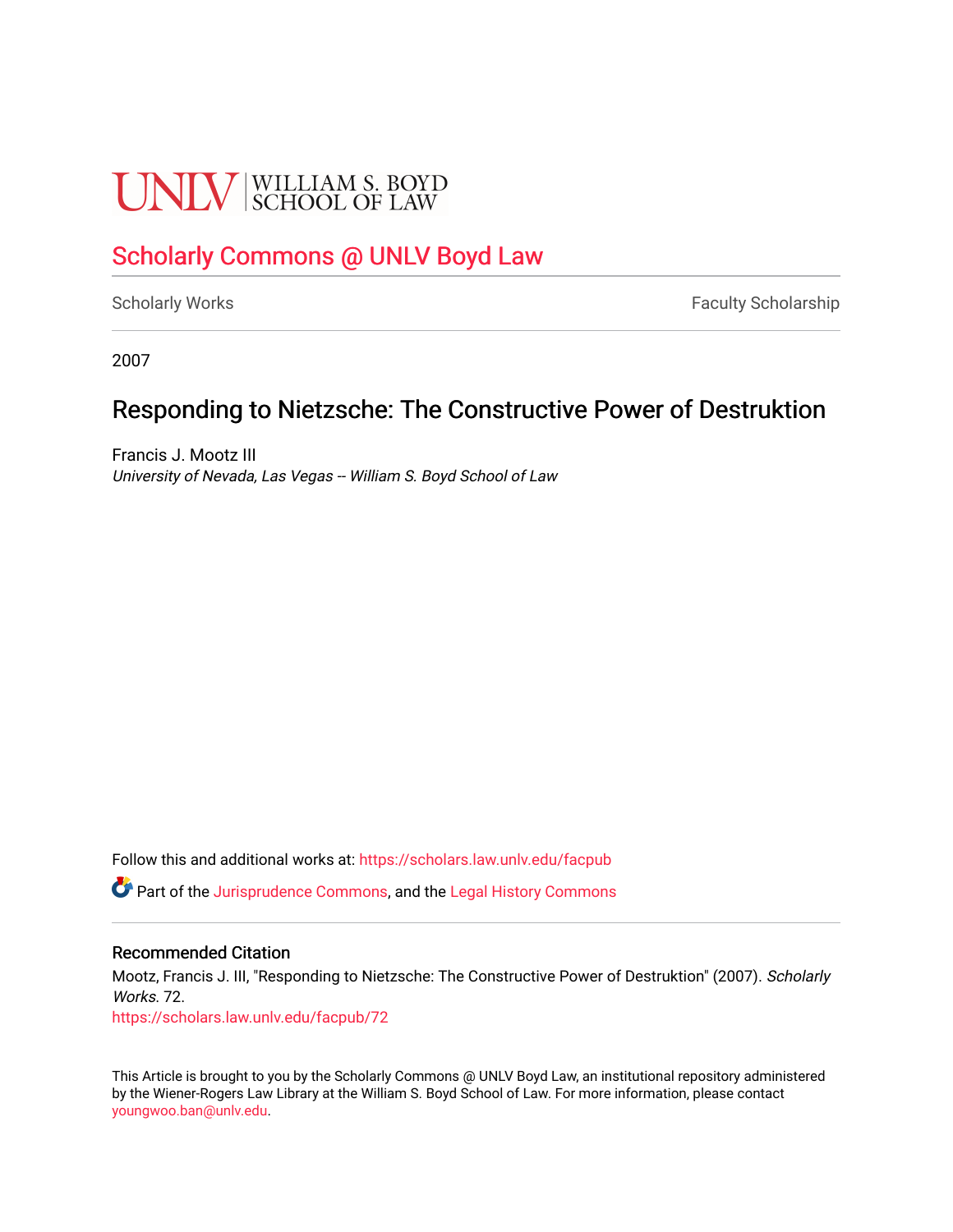# Responding to Nietzsche: The Constructive Power of Destruktion

### Francis *J. Mootz III*

Penn State University, Carlisle

As a student of Hans-Georg Gadamer, and later a translator and important commentator on Gadamer's philosophy, P. Christopher Smith is widely acknowledged to be a leading hermeneutical philosopher. In a series of works, Smith has argued that Gadamer provides an important corrective to Nietzsche's caustic critical challenges, but that Gadamer's hermeneutics has no relevance for legal theory because law is just the manifestation of will to power. In this paper I argue that Smith misunderstands the nature of legal practice. Starting with a re-reading of the debate between Gadamer and Jacques Derrida about the legacy of Nietzsche's philosophy, I argue that Gadamer responds to Nietzsche's challenge in a manner that is exemplified in the critical dimensions of legal practice. Using the example of family law that Smith offers, I contend that Smith underestimates the critical and interpretive elements inherent in legal practice and captured in Gadamer's philosophy. I conclude that Gadamer offers a persuasive answer to Nietzsche's challenge. Law, Culture and the Humanities 2007; 3: 127 – 154

#### I. Recovering Shades of Gray in Nietzsche's Shadow

More than one hundred years after his death, Nietzsche's long shadow continues to cloud the self-assurance of legal reasoning to the point of casting legality itself into doubt. There is no convincing demonstration that law can survive Nietzsche's scathing insights, which are carried forward today through various critical interventions; there is no alleviation of the suspicion that the ''rule of law'' is yet another modernist fable that conceals the play of power. For the most part, theorists either turn away from the corrosive effects of Nietzschean critique, or they revel in the anarchy seemingly invited by Nietzsche. In this article, I respond to Nietzsche's formidable challenge more directly by way of confession and avoidance: Even if we accept Nietzsche's claims in their full radicality, I argue that it is possible to defend both a critical engagement with law and the critical potential of law. I endorse Gadamer's thesis that Destruktion is

Address for correspondence: Francis J. Mootz III, Professor of Law, Penn State University, Dickinson School of Law, 150 South College Street, Carlisle, PA 17013. E-mail: fjmootz@psu.edu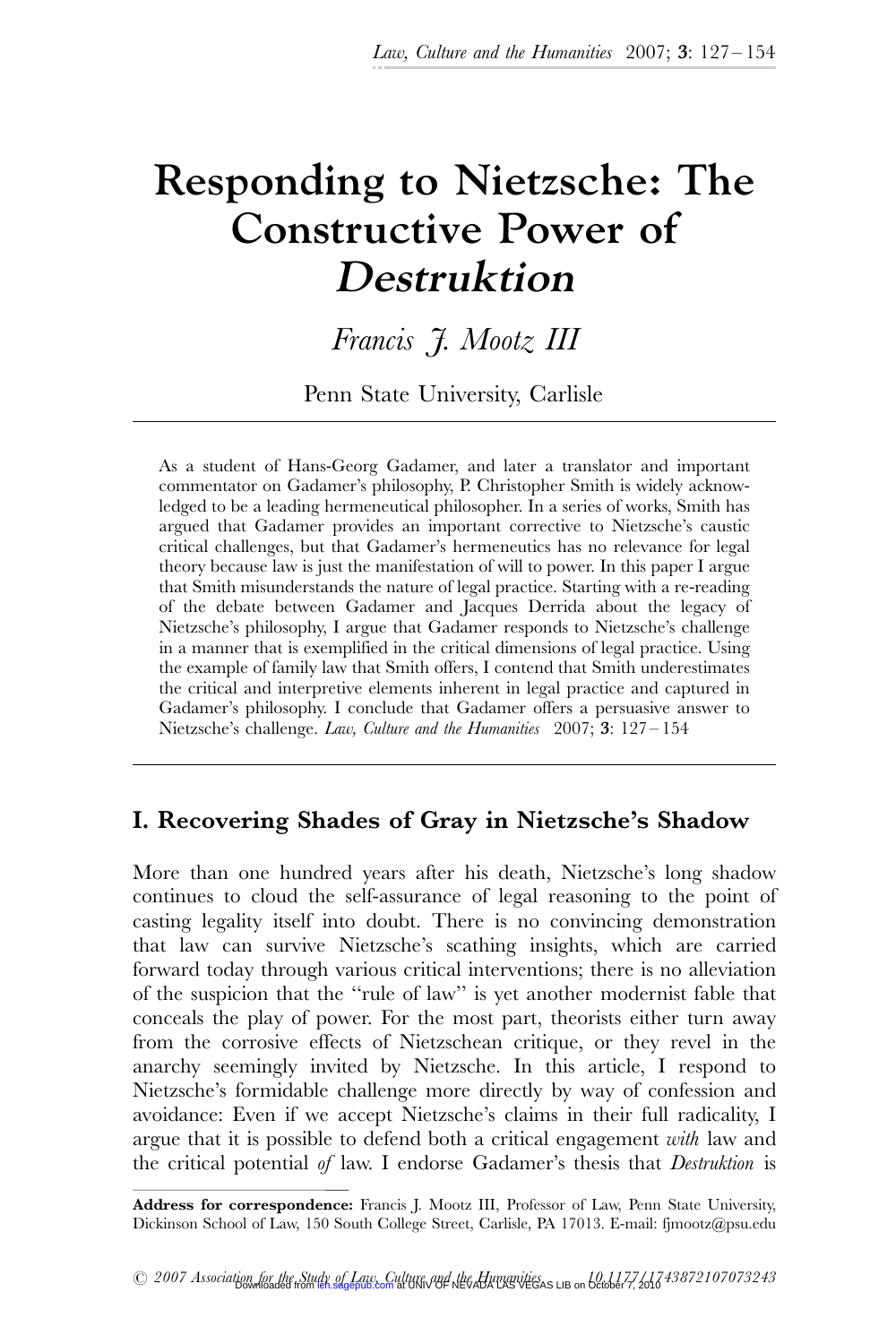a constructive power that girds legal practice, even if all too often this critical power is suppressed.

Nietzsche's as-yet unanswered challenge to law has been carefully recounted by P. Christopher Smith in the course of his efforts to recover "the hermeneutics of original argument."<sup>1</sup> Smith locates original argument in consultation and deliberation with others. He describes how the communal understanding of reasoning that animates the pre-literate Homeric epics  $-$  in which one takes counsel with others by *hearing* them and *feeling* the force of their demands  $-$  has, since Plato, increasingly been covered over by the univocal and demonstrative model of modern argumentation in which insular contestants seek to demonstrate a truth that they have seen with their solitary mind's-eye. Smith lauds Nietzsche for forcefully undermining the pretense of logical-deductive legal reasoning and the conceit of demonstrative legal argumentation by uncovering the untamed, embodied pathos that resides at the heart of all reasoning and persuasion. Unfortunately, Smith charges, law turns a deaf ear to this challenge and embraces a hopelessly abstract model of reasoning. Smith concludes that ''judicial reasoning ... has effectively displaced and buried the original ways we exist and talk with each other in availing ourselves of the words said from time out of mind that we have first heard from others.''2

Smith's creative readings of Greek philosophy and drama in the course of recovering the experience of original argument inspire me to undertake the complementary project of investigating the role of original argument in legal practice. By doing so, however, I challenge Smith's characterization of legal practice as the institutionalization of an inauthentic form of understanding. At first, Smith suggested that his work on original argument has ''important, challenging consequences'' for ''judicial theory,'' and he emphasized that all reasoning, ''even judicial reasoning, originates in our belonging together, our [embeddedness in tradition], in a community of reasoners ...'<sup>3</sup> More recently, however, Smith retrenches his claim in important respects by suggesting that Gadamer's hermeneutics does not provide a model for legal argumentation, but rather a ''challenge.''<sup>4</sup> The task for legal theory, Smith

<sup>1.</sup> See P. Christopher Smith, The Hermeneutics of Original Argument: Demonstration, Dialectic, Rhetoric (Evanston, IL: Northwestern University Press, 1998).

<sup>2.</sup> P. Christopher Smith, ''The Uses of Aristotle in Gadamer's Recovery of Consultative Reasoning: Sunesis, Sungnômê, Epieikeia, and Sumbouleuesthai," Chicago-Kent Law Review 76 (2000), p. 749.

<sup>3.</sup> Op. cit., pp. 749-50.

<sup>4.</sup> P. Christopher Smith, ''From Strife to Understanding: Pathological Argument in Nietzsche and Gadamer,'' unpublished conference paper, p. 21, 2003 Annual Meeting of the Association for the Study of Law, Culture and the Humanities, New York University. An earlier version of Smith's paper was published as P. Christopher Smith, ''Nietzsche and Gadamer: From Strife to Understanding, Achilles/Agamemnon to Achilles/Priam," Continental Philosophical Review 35 (2002), p. 379, but the published version does not contain Smith's application of his thesis to legal hermeneutics. I am grateful to Chris for permitting me to quote from his unpublished manuscript.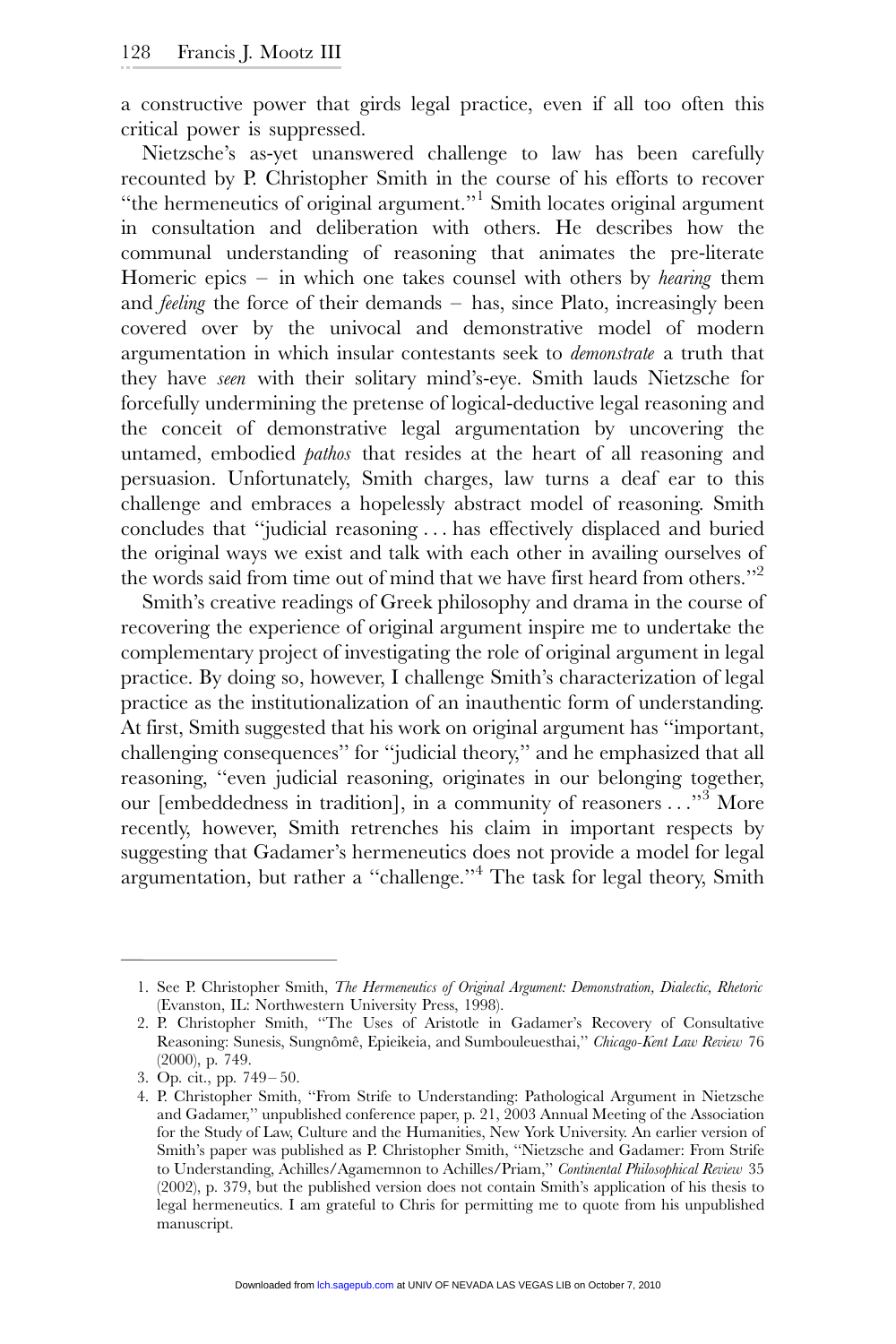argues, is ''to acknowledge the inevitably contentious, derivative nature of legal reasoning and, by establishing its boundaries, prevent its usurpation of the entire ethical realm of conversational deliberation ... Indeed, the way must always be left open to recover the deliberative community from which legal reasoning removed itself in the first place.<sup>"5</sup> Smith concludes that Gadamer and Nietzsche both offer insights into understanding and interpretation, but that Gadamer's approach holds no real significance for the demonstrative contest of legal argumentation. More pointedly, Smith appears to argue that legal argumentation must be demystified by Nietzschean critique and then cabined, given that legal argumentation precludes genuine hermeneutical exchanges.

In response, I contend that contemporary legal practice need not be a paradigm of modernity's forgetfulness of original argumentation, even if it too often plays this role. My thesis is that Nietzsche announced the destruction of a certain understanding of legal argumentation but not the destruction of law, and that the hermeneutical characteristics of legal practice have not been occluded irreversibly by the ascendency of technical rationality and the clash of wills to power. Working from Smith's creative and stimulating insights, but against his conclusions, I pursue a hermeneutical defense of law and critical legal theory in response to Nietzsche's challenge.

This paper is organized in two parts. In the first part, I reclaim the constructive elements of Heidegger's Destruktion as an appropriate response to Nietzsche's seemingly uncompromising rejection of the potential for philosophy in the face of will to power. Gadamer extends the guiding concept of Destruktion by connecting it to the experience of dialogue, focusing on life as it is lived rather than abstract philosophical concepts. I return to the 1981 encounter between Gadamer and Derrida and argue that Gadamer effectively answered Derrida's Nietzschean reading of Heidegger, as evidenced in the reverberations of this debate in their subsequent writings. I conclude that Gadamer's elaboration of Heideggerian Destruktion, particularly in response to Derrida's Nietzschean critique, provides a viable response to Nietzsche's unremitting critical challenge.

In the second part, I bring Gadamer's philosophy to bear on legal practice and legal theory. Gadamer's argument that dialogical risk in conversation fuels Destruktion does not provide a methodology for correct decision making, but it does clarify how legal practice might be facilitated by acknowledging the nature of hermeneutical understanding and critical insight. I conclude by demonstrating the power of this perspective to answer Smith's Nietzschean critique of law by working through Smith's example of the agonistic contest of family law litigation.

<sup>5.</sup> Smith, ''Strife,'' p. 21.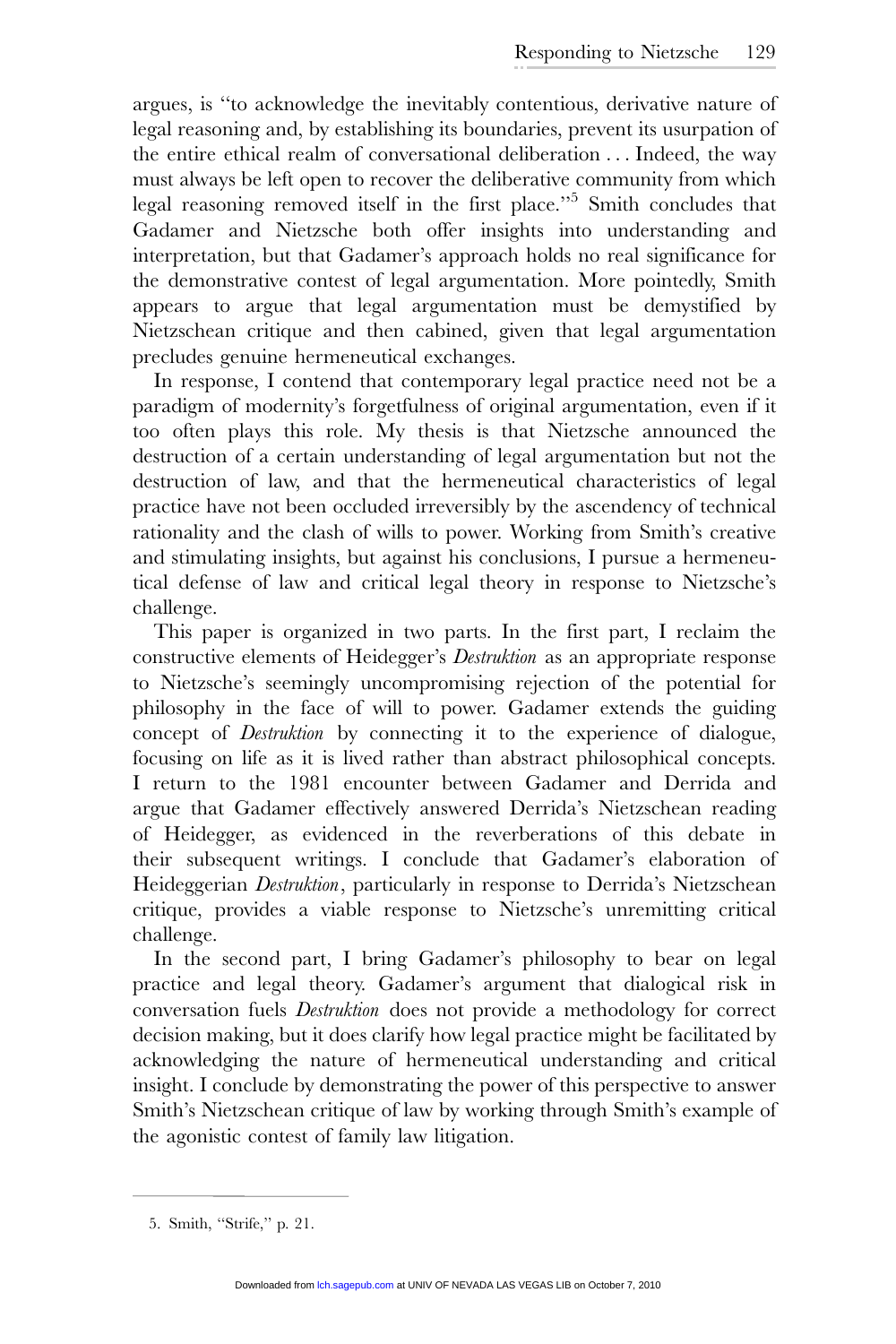#### II. Reclaiming Heidegger's Legacy: Revisiting the Gadamer-Derrida Encounter

A hermeneutical response to Nietzsche must begin with Heidegger, who directly confronted the power of Nietzsche's thought as part of his masterful recasting of the philosophical tradition. Heidegger's initial effort in Being and Time to construct a fundamental ontology of the finitude of existence collapsed of its own weight, $6$  leading to his "turn" away from the "language" of metaphysics.'' In his later period, Heidegger waited upon the gods, who speak through the ineffable language of poetry. Heidegger's account of the experience of truth reflects this development in his thought: evolving from his early notion of truth as emerging from a tarrying with the disclosure of meaning, to truth as the product of a momentary grasping (*Augenblick*), and finally to truth experienced as a flash of insight that strikes like lightning loosed by the gods.<sup>7</sup> With his "turn," in which truth is no longer a project but only an event, Heidegger would appear to have encountered the deadend of Nietzsche's relentless critical theory. This judgment is perhaps most clearly supported by Heidegger's intimation to family members shortly before his death that Nietzsche had ''ruined'' him.8 One plausible interpretation of this self-evaluation is that, in the end, Heidegger found it impossible to philosophize while simultaneously remaining true to Nietzsche's radical dismantling of the philosophical enterprise.

Heidegger's lament need not become a cause for resignation. His original and provocative thinking has been carried forward in productive ways that grapple with Nietzsche's legacy. Gadamer and Derrida represent two major divisions of thought that follow Heidegger's lead, with the resulting debate (to paraphrase Paul Ricoeur) between hermeneutical dialogue (belonging) and deconstructive wariness (suspicion). I endorse Gadamer's claim that his ''philosophical hermeneutics'' pursues Heidegger's ''turn'' away from fundamental ontology in a productive, even if surprising, way. Gadamer brings life to Heidegger's turn by ''re-turning'' to Heidegger's early pathbreaking interpretations of Aristotle's philosophy of factical life, interpretations that had jolted the student Gadamer like ''an electric shock.''9 If

<sup>6.</sup> Gadamer succinctly explains this collapse as Heidegger's recognition that he had not made a complete breakthrough in his challenge to the idealism of consciousness. ''For what he called the 'fundamental ontology of Dasein' could not despite all the temporal analyses of how Dasein is constituted as Sorge ["care"] - overcome its own self-reference and hence a fundamental positing of self-consciousness. For this reason, fundamental ontology was not able fully to break away from immanent consciousness of the Husserlian type." Hans-Georg Gadamer, "Destruktion and Deconstruction," in Diane P. Michelfelder & Richard Palmer, eds., Dialogue and Deconstruction: The Gadamer-Derrida Encounter (Albany, NY: State University of New York Press, 1989), p. 104 (Geoff Waite and Richard Palmer, trans.).

<sup>7.</sup> Robert J. Dostal, ''Gadamer's Relation to Heidegger and Phenomenology,'' in Robert J. Dostal, ed. The Cambridge Companion to Gadamer (Cambridge, UK: Cambridge University Press, 2002), p. 247.

<sup>8.</sup> Op. cit., p. 261 (quoting from an interview with Gadamer, ''Heidegger und Nietzsche: Nietzsche hat mich kaputtgemacht!," Aletheia 5 (1994), pp. 6-8.

<sup>9.</sup> Hans-Georg Gadamer, Philosophical Apprenticeships (Boston, MA: The MIT Press, 1985), pp. 46 47 (Robert R. Sullivan, trans.).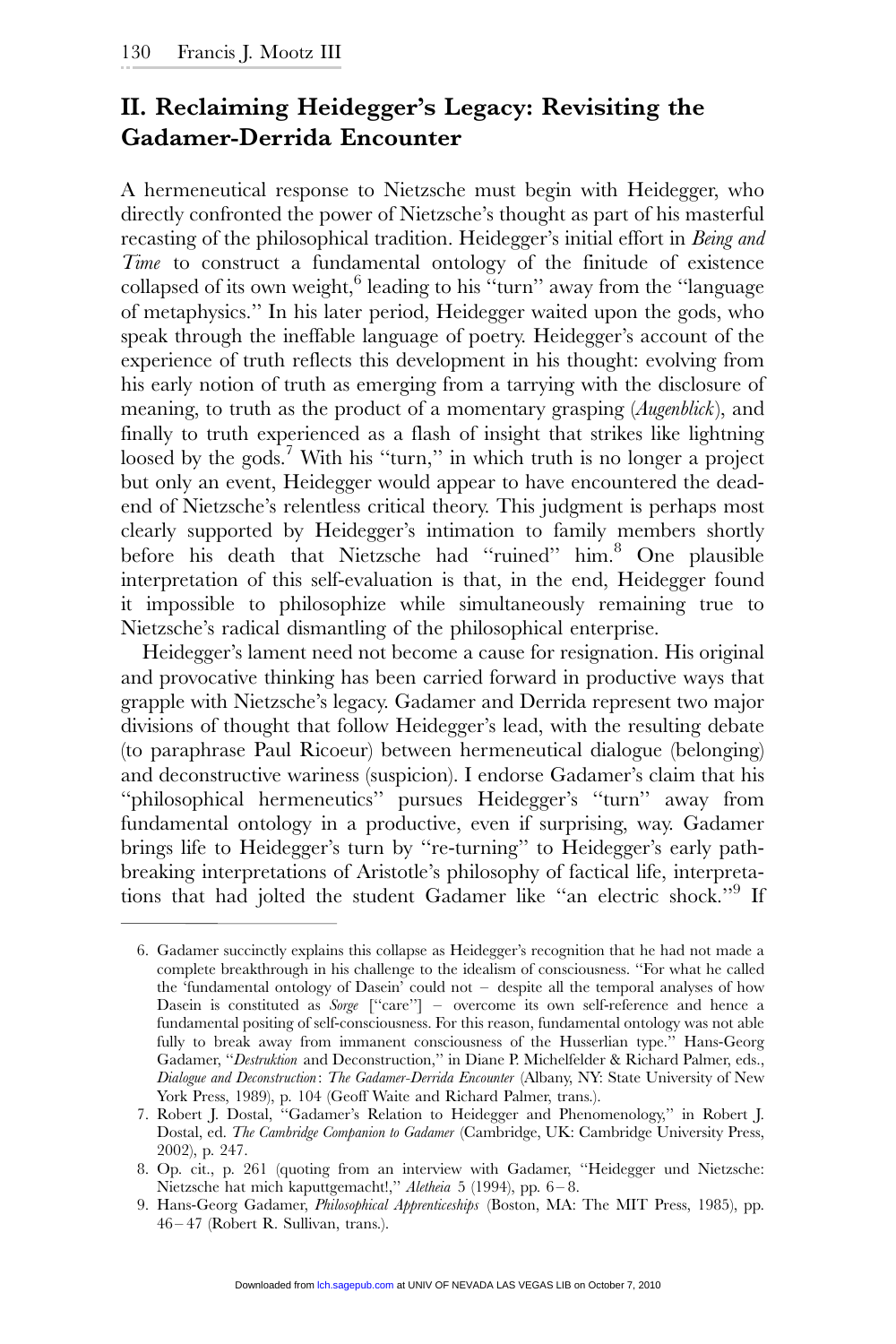Heidegger, in the end, awaited an unrequited conversation with the gods, Gadamer ''re-turns'' to Heidegger's origins and finds in ordinary conversation the key to responding to Nietzsche's initiatives.

#### 2.1 Destruktion as Dialogic Encounter, not Poetic Event

Gadamer is surprisingly silent about Nietzsche, $^{10}$  but he did grapple with Nietzsche's philosophy in his infamous (non-)encounter with Derrida in 1981. After acknowledging that he and Derrida are both indebted to the later Heidegger, Gadamer used his introductory comments to recount important differences in their developments of Heidegger's insights. Against Derrida's deconstructive criticism of Heidegger for remaining in the grip of the language of metaphysics and failing to embrace the depth of Nietzsche's critique, Gadamer insists that Heidegger was ''not exhausted in a mere gesture of protest, as was the case with ... Nietzsche. Rather, he attacked his task as being a matter of hard conceptual labor, which one should learn from the study of Aristotle."<sup>11</sup>

Heidegger's early Aristotle lectures pursued *Destruktion* of the philosophical tradition, and Gadamer insists that with his ''turn'' Heidegger ''actually held to his fundamental project by maintaining, in a sublimated form, the destruktive achievement present in its beginnings."<sup>12</sup> Gadamer joins Hannah Arendt and others who find in the early Heidegger the key to understanding his later philosophical initiatives.<sup>13</sup> Gadamer argues that Heidegger's early Aristotle studies provide models of Destruktion, in which he abandons the philosophical pretensions problematized by Nietzsche without abandoning philosophical critique altogether.

Anticipating Gadamer's notion of ''fusion of horizons,'' Heidegger wrote regarding the destruction of Aristotle and the tradition based on him,

<sup>10.</sup> Elsewhere I have argued in detail that reading Gadamer and Nietzsche together as challenging supplements to each other is not only possible, but productive. Francis J. Mootz III, ''Nietzschean Critique and Philosophical Hermeneutics,'' Cardozo Law Review 24 (2003), p. 967.

<sup>11.</sup> Gadamer, "Destruktion," p. 110.

<sup>12.</sup> Op. cit., p. 109.

<sup>13.</sup> See John van Buren, The Young Heidegger: Rumor of the Hidden King (Bloomington, IN: Indiana University Press, 1994). Ironically, Heidegger's autobiographical tendency to dismiss his early work as having been superceded by his ''turn'' served to undermine his themes of flux and plurality and contributed to the scholastic development of ''Heidegger, Inc.'' Op. cit., pp.  $21 - 23$ . Summarizing the ambivalence in Heidegger's self-assessment, van Buren writes:

In his autobiographies, the right hand does not appear to know what the left hand is doing. On the one hand, he indicated that his enduring topic was discovered in his youthful thoughtpaths, and that this topic is characterized by a radical openness and diversity of byways, incomplete ways, and errant ways. On the other hand, he downplayed and often even dismissed his youthful thought, placing it into a hierarchical-teleological relationship to ''the way'' of his subsequent writings.

Op. cit., p. 9.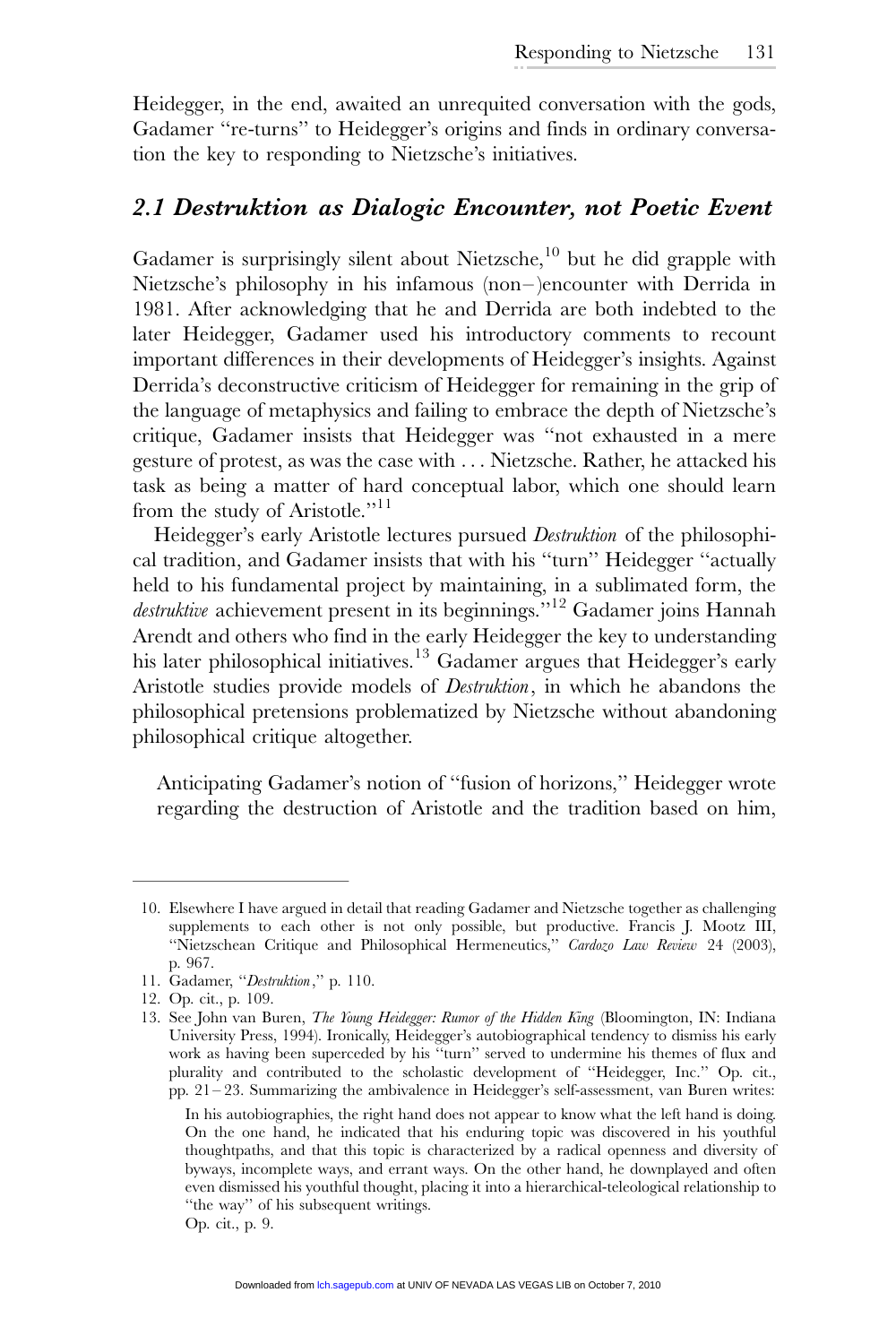''Corresponding to our position, the original position is to be again worked out anew, i.e., corresponding to our altered historical situation, it is something other and yet the same.'' The ''effective possibility'' of Aristotle's thought ''for its future'' was to be sprung loose through ''repetition,'' in which it kairologically and ''constantly becomes a new present.'' The young Heidegger, Gadamer reported, was an ''Aristotle redivivus<sup>",14</sup>

Heidegger's creative repetition of Aristotle's ''hermeneutics of facticity'' not only animates Heidegger's later work, it fueled Gadamer's philosophical hermeneutics.

Heidegger uses the word Destruktion to mean ''dismantling and reviving,'' rather than ''obliterating and moving past.'' The purpose of Destruktion ''is to take concepts that have become rigid and lifeless and fill them again with meaning. Such an activity does not serve the purpose of pointing back to a mysterious origin, an *arché*, or the like. That is a fatal misunderstanding, which gets used as an objection above all against the later Heidegger.<sup>5,15</sup> Gadamer insists that Heidegger's philosophical

<sup>14.</sup> Op. cit., p. 226 (quoting from the author's translations of the German texts of the following books: Martin Heidegger, Phenomenological Interpretations of Aristotle (Bloomington, IN: Indiana University Press, 2001) (Richard Rojcewicz, trans.); Martin Heidegger, Ontology: Hermeneutics of Facticity (Bloomington, IN: Indiana University Press, 1999) (John van Buren, trans.); and Hans-Georg Gadamer, Truth and Method (New York, NY: Crossroad Publishing, 2nd rev. ed., 1989) (Joel Weinsheimer and Donald G. Marshall, rev. trans.).

<sup>15.</sup> Hans-Georg Gadamer, ''Letter to Dallmayr,'' in Diane P. Michelfelder & Richard Palmer, eds., Dialogue and Deconstruction: The Gadamer-Derrida Encounter (Albany, NY: State University of New York Press, 1989), p. 99 (Richard Palmer and Diane Michelfelder, trans.). Later, Gadamer offers a similar definition, explaining that in Destruktion the goal ''is to let [an encrusted concept] speak again in its interwovenness in living language. This is a hermeneutical task. It has nothing to do with obscure talk of origins and the original.'' Op. cit., p. 100. Heidegger provides a succinct account of the role of Destruktion in the Introduction to Being and Time:

If the question of being is to achieve clarity regarding its own history, a loosening of the sclerotic tradition and a dissolving of the concealments produced by it is necessary. We understand this task as the [*Destruktion*] of the traditional content of ancient ontology which is to be carried out along the *guidelines of the question of being*. This [*Destruktion*] is based upon the original experiences in which the first and subsequently guiding determinations of being were gained.

This demonstration of the provenance of the fundamental ontological concepts, as the investigation which displays their ''birth certificate,'' has nothing to do with a pernicious relativizing of ontological standpoints. The [Destruktion] has just as little the negative sense of disburdening ourselves of the ontological tradition. On the contrary, it should stake out the positive possibilities of the tradition, and that always means to fix its boundaries ... the [Destruktion] does not wish to bury the past in nullity; it has a *positive* intent. Its negative function remains tacit and indirect.

Martin Heidegger, Being and Time (Albany, NY: State University of New York Press, 1996), p. 20 [§6] (Joan Stambaugh trans., 7th German ed., 1953).

Heidegger's famous promissory note for Part II described his intent to outline the basic features "of a phenomenological [*Destruktion*] of the history of ontology on the guideline of the problem of temporality.'' Op. cit., p. 35 [§8]. Gadamer's philosophical hermeneutics offers payment on this promise by carrying forward the project of Destruktion while still avoiding the metaphysical entanglements that Heidegger came to recognize in the first part.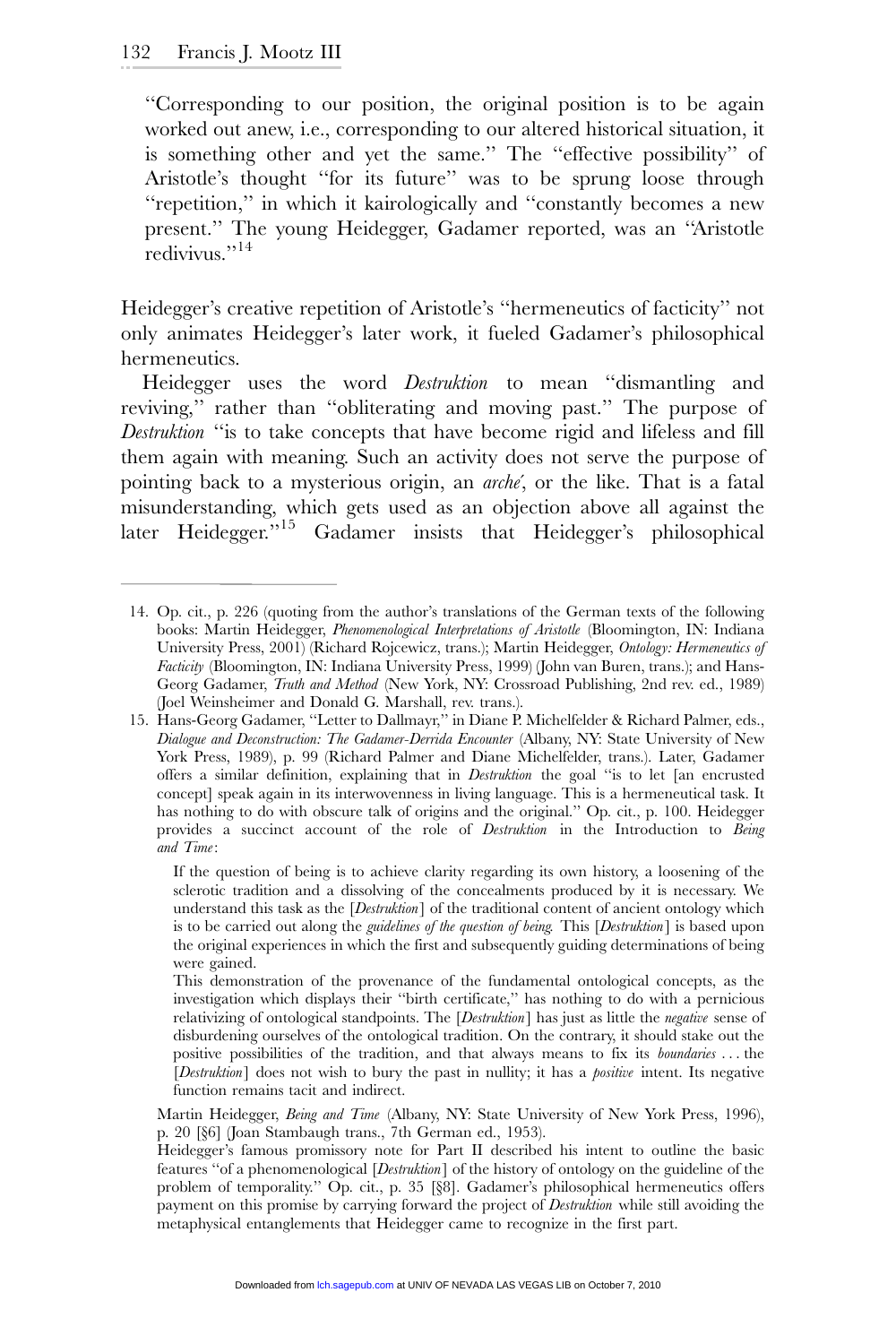practice of Destruktion is a creative activity that creates a future through a de-structuring repetition of the situation. Destruktion occurs within an ongoing philosophical conversation; it is not achieved by ''freeing'' ourselves from metaphysics by casting it aside as if it were an historical artifact.<sup>16</sup> In other words, it is an empty gesture to *reject* the language of metaphysics rather than to work through this heritage by means of a Destruktion.

Gadamer revives early Heideggerian Destruktion against Heidegger's later claims to deconstruct the ''language of metaphysics,'' arguing that Heidegger's embrace of Nietzschean excess temporarily - but never completely  $-$  derailed his initiatives.<sup>17</sup> Gadamer's contribution is to locate the Destruktion of stale concepts within the de-centering experience of dialogue rather than in the solitary efforts of the great philosopher, advancing Heidegger's early initiatives by taking ''the path from dialectic back to dialogue, back to conversation.''18 Gadamer readily admits that Heidegger was disappointed by Gadamer's philosophical direction, and that he considered Gadamer's hermeneutical philosophy to be insufficiently radical. But Gadamer insists that his return to the practical engagement of dialogue uncovers the key to undermining the ''subjectivity of the subject'' by disrupting the assumption ''that the subject takes hold of empirical reality with methodological self-certainty by means of its rational mathematical construction, and that it then expresses this reality in propositional statements.''19 Gadamer concludes that his contribution to post-Heideggerian philosophy

is the discovery that no conceptual language, not even what Heidegger called the 'language of metaphysics,' represents an unbreakable constraint upon thought if only the thinker allows himself to trust language; that is, if he engages in dialogue with other thinkers and other ways of thinking. Thus, in full accord with Heidegger's critique of the concept of

<sup>16.</sup> Gadamer argues that Destruktion represents a feature of an unending tradition of philosophical thinking, and so even Plato's dialogues provide resources and are not just a metaphysical straight-jacket against which Nietzsche and Heidegger rightfully struggled. Gadamer, ''Dallmayr,'' p. 101.

<sup>17.</sup> Gadamer argues that Heidegger's mistaken efforts to follow Nietzsche's most extreme paths in an attempt to break free of the language of metaphysics led to "Holzwege, the kind of circuitous dead-ends cut by loggers on wooded hillsides. And these paths, after the kehre, or turn of the way of Heidegger's thinking toward Being, led into impassable regions [and] remained an adventurous journey into error." Gadamer, "Destruktion," p. 104.

<sup>18.</sup> Op. cit., p. 109.

<sup>19.</sup> Hans-Georg Gadamer, ''Text and Interpretation,'' in Diane P. Michelfelder & Richard Palmer, eds., *Dialogue and Deconstruction: The Gadamer-Derrida Encounter* (Albany, NY: State University of New York Press, 1989), p. 26, 29 (Dennis J. Schmidt and Richard Palmer, trans.).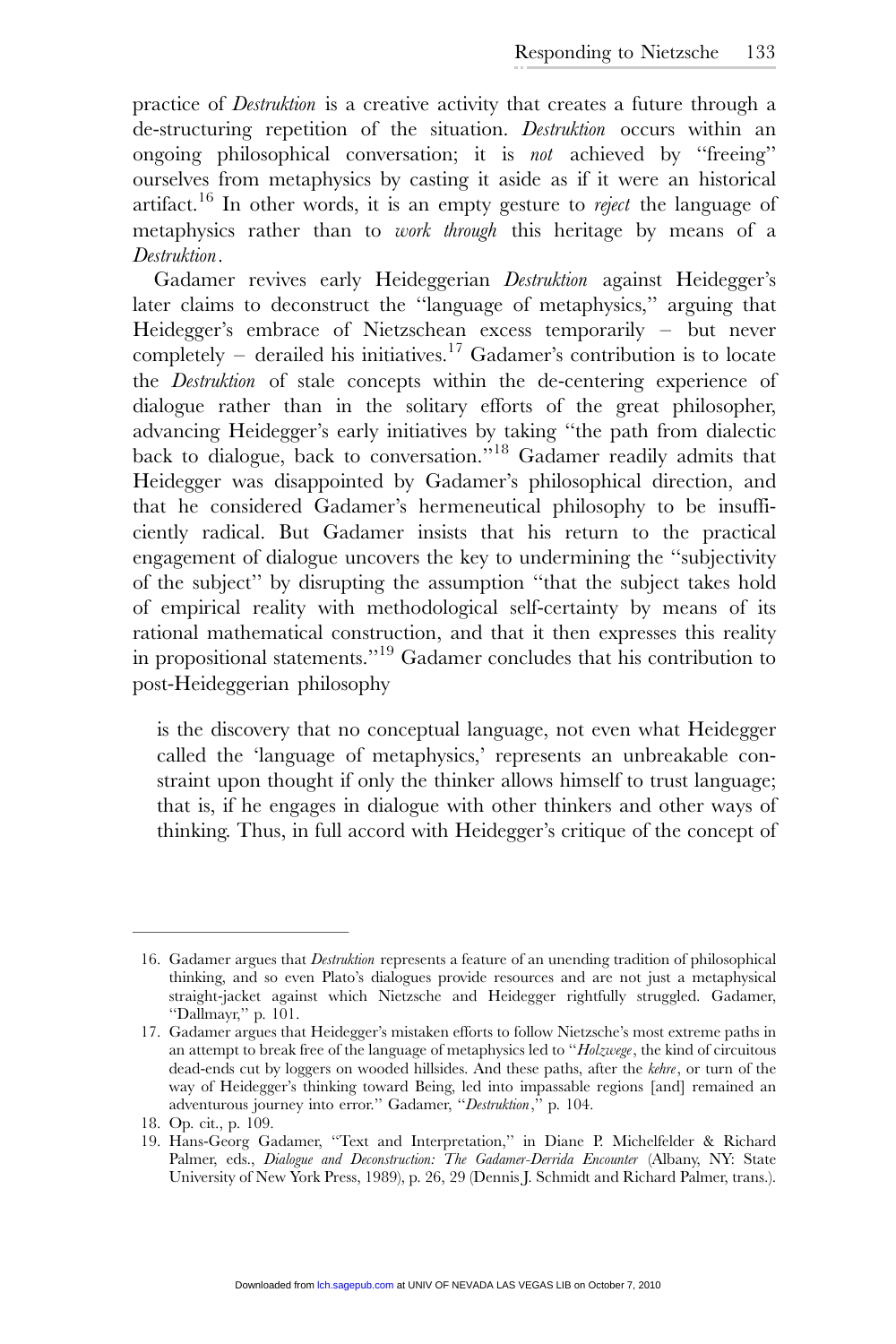subject, whose hidden ground he revealed as substance, I tried to conceive the original phenomenon of language in dialogue.<sup>20</sup>

Too respectful of Heidegger's pathbreaking work to say it directly, Gadamer develops philosophical hermeneutics as a means of realizing Heidegger's ambition to confront Nietzsche without getting lost in the later Heidegger's elitist and poetic monologue. $21$ 

Gadamer places great importance on Heidegger's work for showing that Destruktion occurs not just as a product of genuine dialogue between two persons, but also in a dialogic confrontation with tradition. In both cases, truth is not experienced as a flash of insight, but rather emerges from a tarrying and attentiveness to a challenging disclosure that takes time and requires the relinquishment of subjective designs. This engagement is revealed in the colloquial expression, ''falling into a conversation,'' which signals that a conversation is more than the goal-oriented strategies of its participants, and that it develops over time rather than being accomplished instantly. Gadamer's focus on dialogue leads him to conclude that there simply is no mistaken ''language of metaphysics'' that we can identify from afar and then abandon once and for all through deconstructive thinking that purports to be radically Nietzschean.

There is only a metaphysically thought-out coinage of concepts that have been lifted from living speech. Such coinage of concepts can, as in the case of Aristotelian logic and ontology, establish a fixed conceptual tradition and consequently lead to an alienation from the living language.... Thus, the task of a *Destruktion* of the conceptuality of metaphysics was posed. This is the only tenable sense of talk about the ''language of metaphysics'': this phrase simply refers to the conceptuality that has been built up in the history of metaphysics.

Early on, Heidegger was to put forward as a rallying cry the task of a Destruktion of the alienated conceptuality of metaphysics: the ongoing task of contemporary thinking. With unbelievable freshness, he was able to trace in thinking the concepts of the tradition back to the Greek language, back to the [now forgotten] natural sense of words and the hidden wisdom of language they contain, and in so doing, to give new life

<sup>20.</sup> Op. cit., p. 23.

<sup>21.</sup> In an essay on Hegel's continuing relevance to contemporary philosophical dialogue, Gadamer most clearly makes the case that he is continuing Heidegger's later initiatives precisely by returning to dialogue. Hans-Georg Gadamer, "The Heritage of Hegel," in Reason in the Age of Science (Cambridge, MA: The MIT Press, 1981), pp. 56-58 (Frederick G. Lawrence, trans.). Suspicious of Heidegger's turn away from everyday dialogue, Gadamer finds the key to Destruktion in the challenge to subjectivity that comes from dialogue, and he rejects the claimed expertise of the profound thinker who is able to gain access to an event that is invisible to most persons.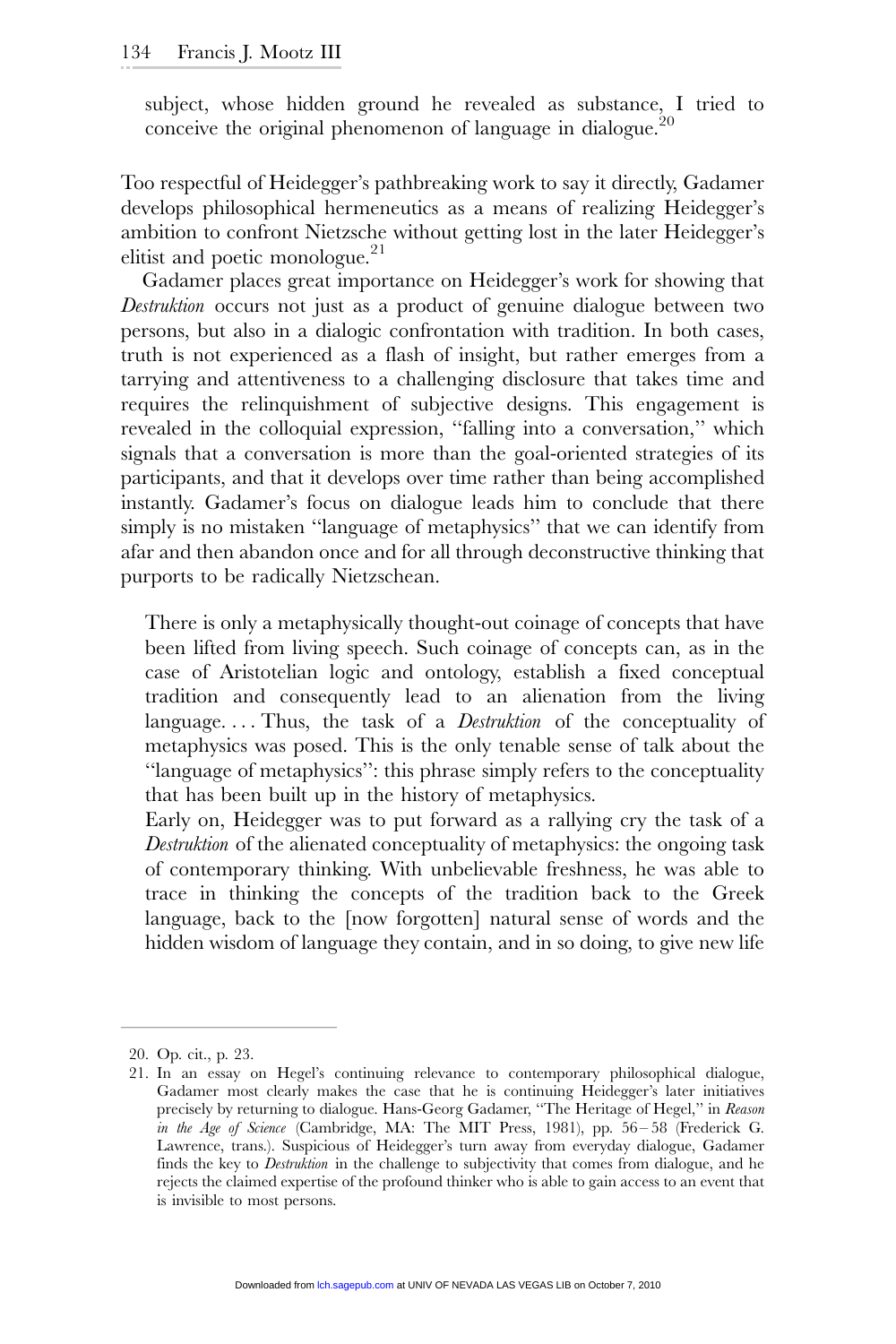to Greek thought and its power to address us today. Such was Heidegger's genius. He had a penchant for restoring to words their hidden, no longer intended sense, and then from this so-called etymology to draw fundamental consequences for thinking.<sup>22</sup>

Hermeneutical retrieval of philosophical concepts is a *Destruktion* that opens the potential for breaking the grip of stale conceptualism and undermining the pervasive subjectivism that is the legacy of this calcified tradition. Gadamer's signature insight that "we understand in a *different* way, if we understand at all," emphasizes the dynamic effects of dialogic understand $inc<sup>23</sup>$ 

Gadamer's retrieval of Heideggerian Destruktion responds to Nietzsche's challenge by returning to dialogue and factical life. In this manner, Gadamer avoids the increasingly insular and enigmatic qualities of the later Heidegger without relapsing to the abandoned project of devising a fundamental ontology. In essence, Gadamer is arguing that Nietzsche's philosophical challenge to modernist subjectivity is realized in the decentering experience of dialogue, a broad term that Gadamer uses to characterize hermeneutical experience. Gadamer argues that a variety of experiences – engaging a work of art, participating in a genuine conversation, and even rendering a legal judgment  $-$  exemplify the kind of de-centering experiences that Nietzsche seeks to promote with his disruptive interrogations of received wisdom. Of course, Gadamer does not suggest that a quick walk through a museum, casual chit-chat, or the bureaucratic practices of traffic court inevitably promote a Nietzschean Destruktion of the metaphysical tradition. His point is that these practices and experiences simultaneously reveal and conceal the de-centering of subjectivity anticipated by Nietzsche. By working through these practices and experiences and recuperating their dialogic character, Gadamer suggests, we can live Nietzsche's critique rather than just study it.

#### 2.2 Confronting Derrida's Nietzschean Critique of Heidegger

Gadamer used the occasion of his exchange with Derrida to show that the dialogic conception of Destruktion that he developed by reading Heidegger's ''turn'' through the lens of Heidegger's early work provides an intriguing

<sup>22.</sup> Gadamer, "Destruktion," p. 107. Put succinctly, Heidegger's project claimed that Aristotelian  $\alpha$  conceptual analysis had been lost in translation  $-$  first into Latin and then into modern language – thereby literally rendering "Aristotle's commentary speechless." Gadamer, ''Dallmayr,'' p. 99. Gadamer's point is that ''this alienation confronts us with a task: the task of Destruktion." Op. cit.

<sup>23.</sup> Gadamer, Truth and Method, p. 297 (emphasis in original).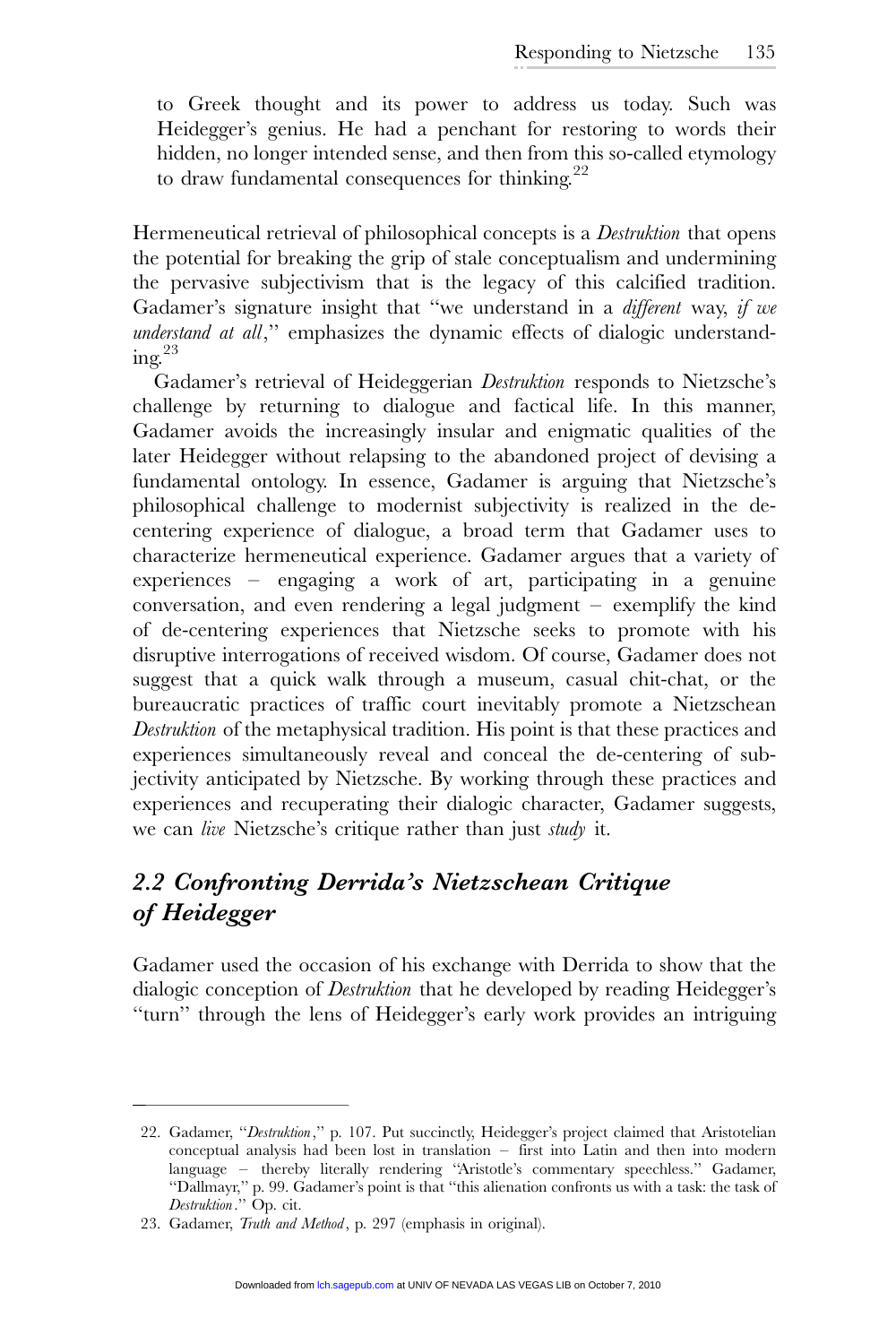response to the Nietzschean challenge. In the course of describing his response to Nietzsche, Gadamer attempted to give full recognition to Derrida's Nietzschean rebuttal:

Now Derrida will certainly object that I do not take Nietzsche seriously enough: that is to say, the end of metaphysics, that break which, since Nietzsche, makes all identity and continuity with oneself and with the other illusory. He takes these to be logocentric illusions from which even Heidegger did not escape, as [Heidegger's] Nietzsche-interpretation shows.<sup>2</sup>

Gadamer insists that human finitude precludes attaining a ''complete'' or ''timeless'' understanding, but he acknowledges Derrida's persistent challenge that he still has conceded too much ''to reciprocal understanding and mutual agreement'' in the face of irreducible difference, and that his celebration of dialogue betrays an implicit assumption that we truly can come to know another, whether the other is a person, idea, or culture.<sup>25</sup> Gadamer responds that Derrida's efforts to move beyond Destruktion and to escape the grip of metaphysics through deconstruction is a hopeless dream, one that builds on Heidegger's failures in his response to Nietzsche, rather than on Heidegger's earlier innovations.

Unfortunately, Derrida did not engage Gadamer directly on these issues during their exchange. It should not be surprising that Gadamer, the sensitive and responsive hermeneutic critic, attempted to anticipate and fairly articulate Derrida's challenges to his approach. But it was surprising to many that Derrida's response to Gadamer's detailed effort to take account of convergences and departures in philosophical hermeneutics and deconstruction came in the form of ''three questions'' that appeared to be wholly non-responsive.<sup>26</sup> For example, in response to Gadamer's emphasis on the interpreter's willingness to allow a text to speak rather than subordinating the text to the interpreter's designs, Derrida questions whether hermeneutical ''good will'' merely re-instantiates the Kantian metaphysics of will. $^{27}$  In Derrida's principal paper, he elliptically mused about the difficulty of ascribing positions to Nietzsche and

<sup>24.</sup> Gadamer, ''Dallmayr,'' p. 96.

<sup>25.</sup> Gadamer, ''Dallmayr,'' p. 97.

<sup>26.</sup> Gadamer's reply to Derrida's brief questions begins by making clear his puzzlement: ''Mr. Derrida's questions prove irrefutably that my remarks on text and interpretation, to the extent they had Derrida's well-known position in mind, did not accomplish their objective. I am finding it difficult to understand these questions that have been addressed to me.'' Hans-Georg Gadamer, ''Reply to Jacques Derrida,'' in Diane P. Michelfelder & Richard Palmer, trans. and eds., Dialogue and Deconstruction: The Gadamer-Derrida Encounter (Albany, NY: State University of New York Press, 1989), p. 55.

<sup>27.</sup> Jacques Derrida, ''Three Questions for Hans-Georg Gadamer,'' in Diane P. Michelfelder & Richard Palmer trans. and eds., Dialogue and Deconstruction: The Gadamer-Derrida Encounter (Albany, NY: State University of New York Press, 1989), pp. 52–53.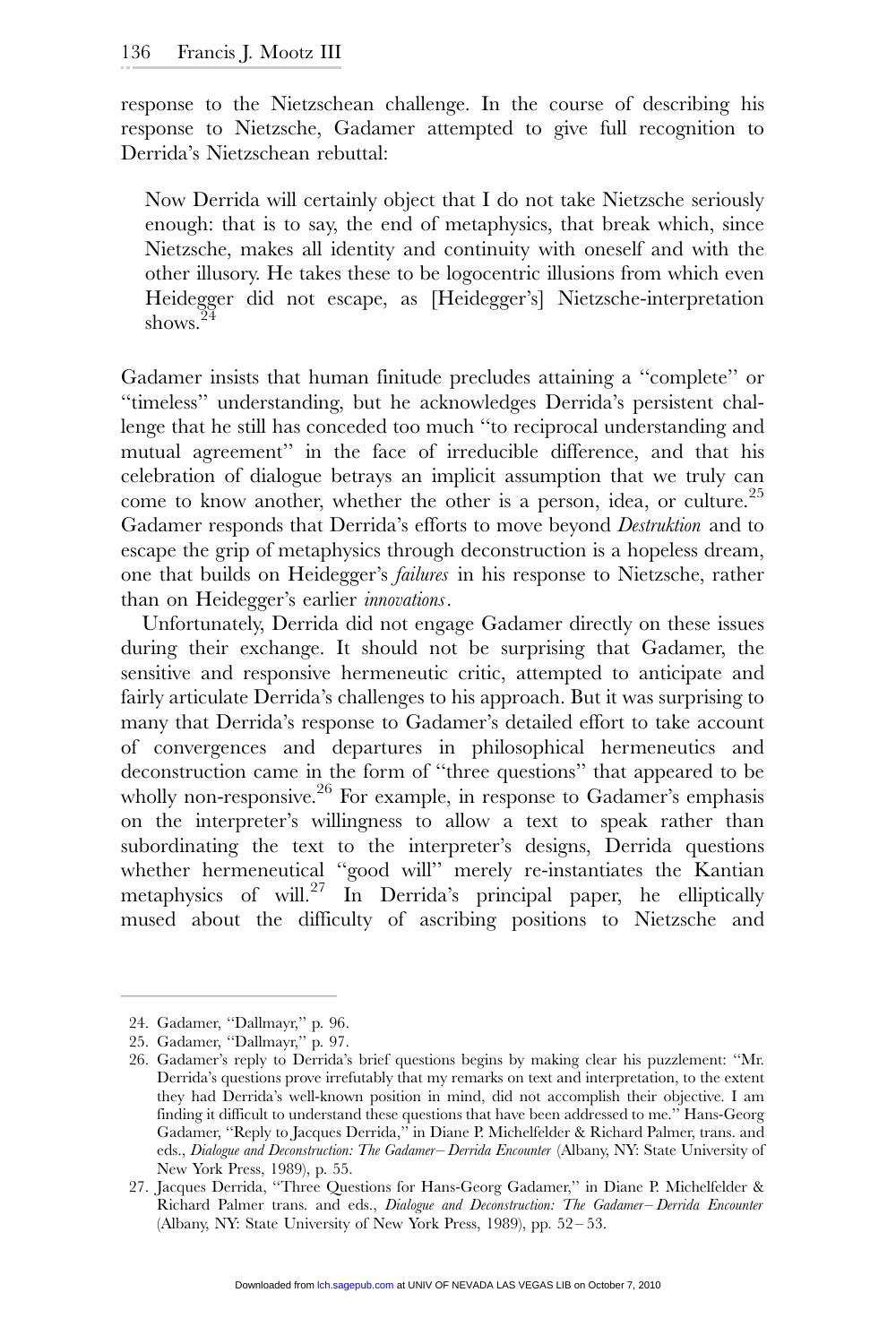Heidegger, thereby effectively refusing to engage Gadamer directly on their different interpretations of Heidegger's confrontation with Nietzsche's thought.

In the space created by Derrida's silence, some of Derrida's followers joined the debate and argued that Gadamer's exegetical optimism reflects a misunderstanding of the Nietzschean challenge with which Heidegger grappled and which gives rise to Derrida's deconstruction. John Caputo characterizes Gadamer's hermeneutical reading of Heideggerian Destruktion as ''half-hearted, indeed reactionary, even resistant to the momentum, the direction, the tendency of Heidegger's critique of metaphysics."<sup>28</sup> Advancing a ''radical hermeneutics,'' Caputo argues that Gadamer missed the radicalism of Heidegger's Kehre and that Derrida has surpassed Heidegger's initiatives.29 For Caputo, Derrida's mysterious approach to the debate demonstrates that there ''is a more Nietzschean side to Derrida than in Heidegger or Gadamer, a more deeply suspicious eye, a greater sense of the fragility of our thought constructions and the contingency of our institutions."<sup>30</sup> In a later book Caputo treats Gadamer with a gentler hand, but he continues to indict philosophical hermeneutics for failing to address Nietzsche's radicalism.31 Caputo's Derridean critique of Gadamer exemplifies the received wisdom among self-proclaimed radical theorists: Gadamer's Destruktive return to dialogue remains trapped within the metaphysics of presence.

Gadamer's commentators responded in kind, criticizing Derrida for failing to risk his ideas in dialogue with Gadamer. Neal Oxenhandler alleges that Derrida chose to subject Gadamer to ''the cutting edge of irony'' rather than entering a dialogue with him, despite the considerable overlap in the motivation and implications of their work.<sup>32</sup> In more accusatory tones, G.B. Madison suggests that Derrida would risk ''alienating that specialized audience which is composed of the addressees of his particular brand of ultra-ironic discourse'' if he dialogically engaged Gadamer on the problem of power within hermeneutic understanding, concluding: ''How else are we to make sense of what in Derrida's response to Gadamer (and in remarks of his elsewhere) is manifest nonsense, a caricaturial misreading of Gadamer

<sup>28.</sup> John D. Caputo, ''Gadamer's Closet Essentialism: A Derridean Critique,'' in Diane P. Michelfelder & Richard Palmer, eds., Dialogue and Deconstruction: The Gadamer-Derrida Encounter (Albany, NY: State University of New York Press, 1989), p. 261.

<sup>29.</sup> John D. Caputo, Radical Hermeneutics: Repetition, Deconstruction, and the Hermeneutic Project (Bloomington, IN: Indiana University Press, 1987), pp. 95 - 119.

<sup>30.</sup> Op. cit., p. 97.

<sup>31.</sup> John D. Caputo, More Radical Hermeneutics: On Not Knowing Who We Are (Bloomington, IN: Indiana University Press,  $2000$ ), pp. 8,  $41-59$ .

<sup>32.</sup> Neal Oxenhandler, ''The Man with Shoes of Wind: The Derrida Gadamer Encounter,'' in Diane P. Michelfelder & Richard Palmer, eds., Dialogue and Deconstruction: The Gadamer-Derrida Encounter (Albany, NY: State University of New York Press, 1989), p. 265.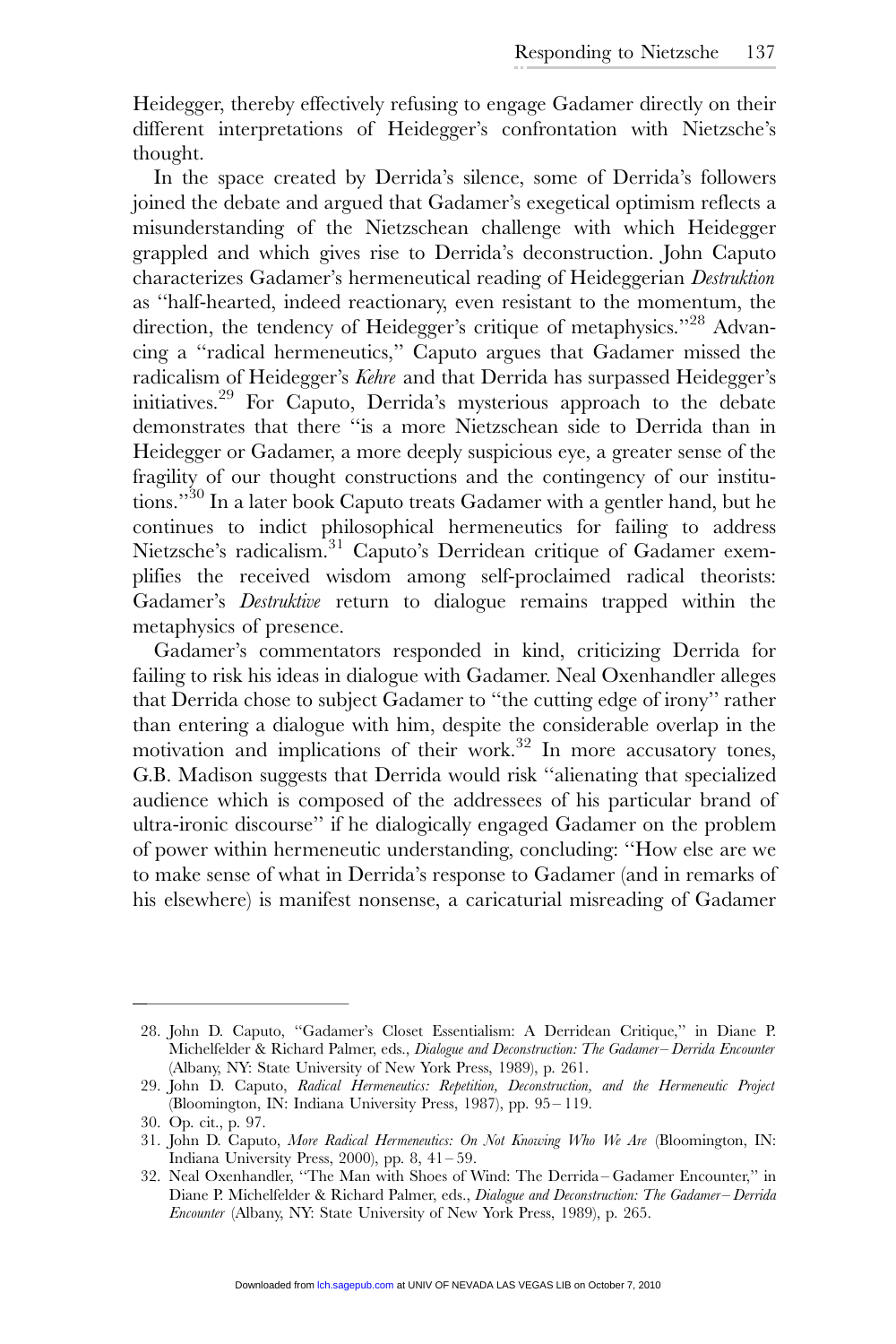and hermeneutics? Can it be anything other than a calculated and deliberate misunderstanding?"<sup>33</sup> Similarly, Donald Marshall suggests that to ''read so feeble a 'response' from the most distinguished French philosopher since Sartre is certainly embarrassing and can be explained only on the assumption that Derrida knows little or nothing of Gadamer's work and was too preoccupied with what he intended to say in his own lecture on this occasion to give much attention to Gadamer's remarks."<sup>34</sup>

The perceived incommensurable interpretations of Nietzsche by Gadamer and Derrida is an enduring legacy of the commentary on the 1981 encounter, but the standoff is overly dramatized. Caputo's endorsement of Derridean deconstruction does not fall victim to simplistic readings of Derrida's radically Nietzschean perspective by abandoning reasoning to chaotic flux. Instead, he reaffirms that he is ''trying to restore the difficulty in life, not to make it impossible,'' which is to say that he regards deconstruction as problematizing congealed forms of understanding, rather than precluding understanding altogether.<sup>35</sup> Having misread Gadamer for polemical reasons, Caputo fails to recognize that deconstructive interventions challenging all claims of necessity, universality, and timelessness without precluding ongoing debates about which understandings better serve social needs in present circumstances are the very hallmarks of Gadamer's philosophical hermeneutics. Gadamer's emphasis on dialogue provides a non-subjectivist means of breaking the grip of subjectivism that provides a more promising response to Nietzsche than Caputo's polemical account of Derrida's deconstruction. Caputo is not wholly to blame, inasmuch as Derrida's refusal in 1981 to engage an actual ''other'' in a dialogue that would risk his self-understanding and prejudices was rather remarkable in light of his longstanding attention to "the Other." Derrida's undeniable dexterity in reading texts  $-$  literary, philosophical, poetic, legal  $-$  was exhibited in a *tour de force* of exegetical originality rather than devoted to a dialogic exchange with another thinker. This is the most dramatic and telling lesson of his 1981 meeting with Gadamer: Derrida literally was unable to hear and respond to another thinker, even one with whom he shared substantial common ground and who was approaching him in an earnest attempt to identify helpful points of departure for discussion.

Gadamer's supporters have too often attempted to freeze the debate in its unproductive 1981 posture rather than pursuing its developing legacy, thereby violating a fundamental tenet of philosophical hermeneutics. Oxenhandler reports that Derrida conceded in a private conversation that ''nothing really happened'' at the Paris encounter because developing

<sup>33.</sup> G.B. Madison, ''Gadamer/Derrida: The Hermeneutics of Irony and Power,'' in Diane P. Michelfelder & Richard Palmer, eds., Dialogue and Deconstruction: The Gadamer-Derrida Encounter (Albany, NY: State University of New York Press, 1989) pp. 198, 194.

<sup>34.</sup> Donald G. Marshall, "Dialogue and *Écriture*," in Diane P. Michelfelder & Richard Palmer, eds., Dialogue and Deconstruction: The Gadamer-Derrida Encounter (Albany, NY: State University of New York Press, 1989), p. 206.

<sup>35.</sup> Caputo, Radical Hermeneutics, p. 209.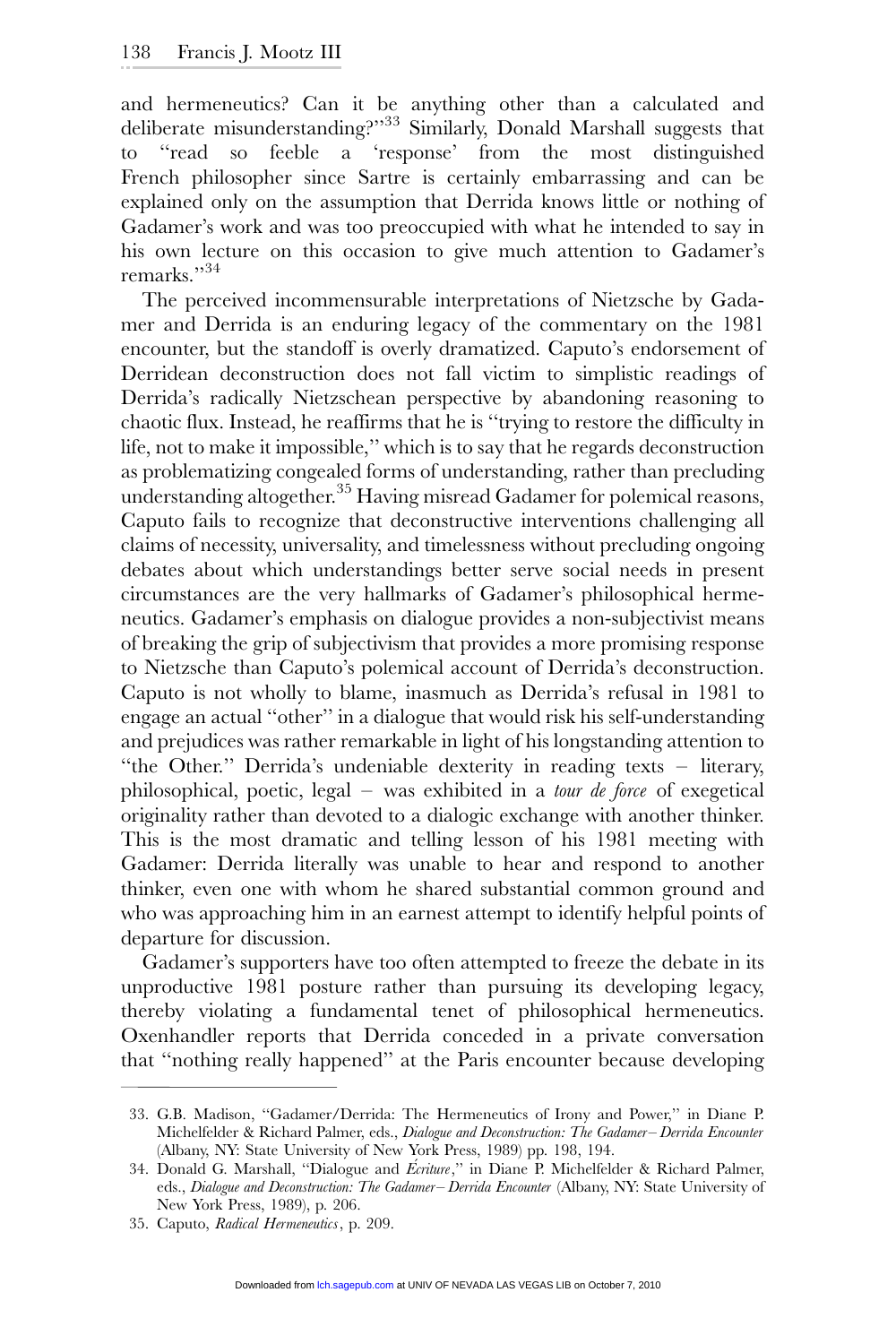a ''position in response to Gadamer ... would take a great effort and that is not what I want to do now."<sup>36</sup> Pejoratively characterizing Derrida as a disseminating prophet who necessarily is ''exclusionary'' in that he has ''many acolytes but no equals,'' Oxenhandler concludes that ''the time will come when Derrida will assume the responsibility of developing 'a position in response to Gadamer'  $\ldots$  " and that it will prove to be productive.<sup>37</sup> Madison also concedes that if Derrida ever took this risk, ''a genuine and lively dialogue would surely ensue,"<sup>38</sup> a project that regrettably is now left to their commentators in light of the recent deaths of both philosophers.

Rather than focusing on the personalities involved in the highly charged event, commentators should seek openings for a fresh reading of the debate. Gadamer's philosophy poses important questions that remain unanswered by those who promote a deconstructive reading of Nietzsche's critique. Can the role of deconstructive prophet (whether the later Heidegger or Derrida) facilitate Destruktion, or does this posture inevitably reinforce the grip of subjectivist metaphysics even as it strives to become ever more radical? Is Nietzsche's challenge a call to philosophical radicalism, or is Nietzsche best interpreted as issuing a call to live life without hiding behind philosophical walls of any kind? In the end, isn't it only putting oneself at risk in dialogue that can facilitate the Destruktion of metaphysics, which is the experience of being brought up short by one's engagement with an actual other, rather than the product of philosophical lessons about ''the Other?'' Doesn't Gadamer's dialogic risk embody the Nietzschean critical spirit - the dangerous maybe  $-$  in ways that the efforts by Heidegger and Derrida do not?

Following the Paris encounter, Derrida's work undoubtedly closed the gap that Gadamer identified between their positions. This movement is perhaps most starkly illustrated by Derrida's surprising conference address, ''Deconstruction and the Possibility of Justice,'' which he begins by noting that it would be easy to refuse to see any connection between deconstruction and justice, but that such a posture would reveal the speaker to be not only ''in a bad temper," but also "in bad faith."<sup>39</sup> Derrida does not explain this seeming reversal of his critique of Gadamerian hermeneutic charity, but the

<sup>36.</sup> Oxenhandler, ''Shoes of Wind,'' p. 268 (quoting a private conversation with Jacques Derrida at Hanover, NH on 8 July 1987).

<sup>37.</sup> Op. cit., p. 268.

<sup>38.</sup> Madison, ''Gadamer/Derrida,'' p. 198.

<sup>39.</sup> Jacques Derrida, "Force of Law: The 'Mystical Foundation of Authority'," Cardozo Law Review 11 (Mary Quaintance, trans., 1990), p. 921. Derrida dramatically announced that deconstruction has always been concerned with justice, and stated his intention ''to show why and how what is now called Deconstruction, while seeming not to 'address' the problem of justice, has done nothing but address it, if only obliquely, unable to do so directly.'' Op. cit., p. 935. Derrida's reflections on law are quite congenial to Gadamer's argument that law exemplifies the hermeneutical situation. Derrida's address was substantially enlarged in 1994 and the complete version first appeared in translation to English in Jacques Derrida, Acts of Religion (New York, NY: Routledge, 2002) pp. 230 - 98 (Gil Anidjar, ed. and rev. trans.).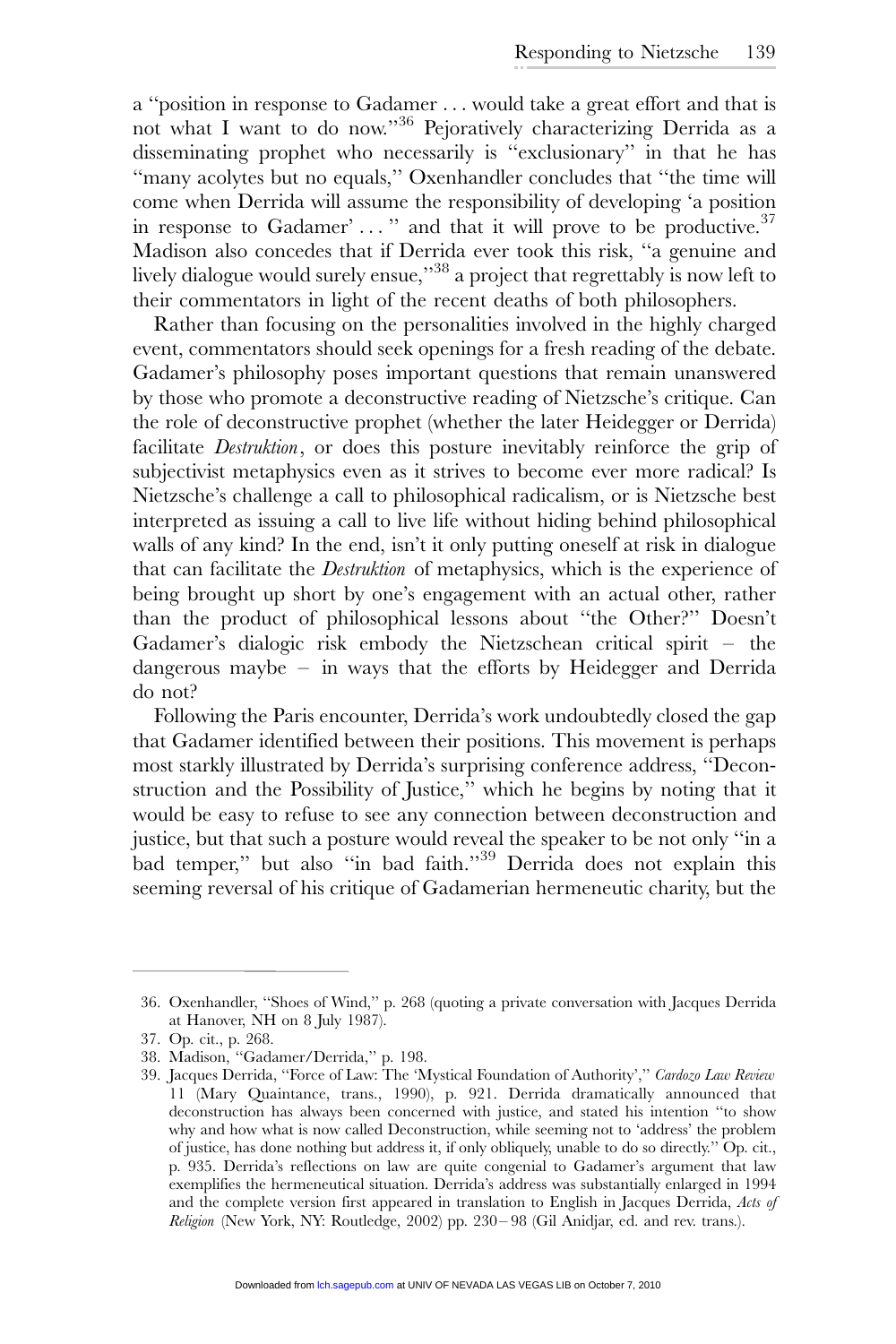gesture appears to be intentional. He characterizes the conference title as requesting a violent ''either/or,'' in the form of a polemic, to which he attempts to respond with an attitude of (what he apparently would call) good faith.40 Similarly, Derrida, in his homage to Emmanuel Levinas, asks whether "without exonerating myself in the least, decision and responsibility are always of the other,'' and ''whether the ethics of hospitality that we will try to analyze in Levinas's thought would be able to found a law and a politics, beyond the familial dwelling, within a society, nation, State, or Nation-State," even if the hope of *deducing* such a politics is without warrant.<sup>41</sup> In these and other developments of his thought, Derrida might very well have provided a basis for a dialogue with Gadamer that was not present in 1981.42

I do not wish to argue that Gadamer convincingly ''won'' their debate such that no additional dialogue is necessary. Rather, I argue only that following the path Gadamer blazed in response to the posture of deconstruction in 1981 remains a productive path for responding to Nietzsche's challenge that is not as starkly opposed to Derrida's important initiatives as the commentators have supposed.43 Gadamer's insistence that

It is my natural lawyering instinct to quote these ''party admissions'' prominently in my text as conclusive proof of my thesis, but to do so would surely undermine my thesis. Gadamer and Derrida do not represent fixed interpretations of Nietzsche that collided in 1981, with one to emerge finally as a ''victor.'' Rather, their dialogue itself became the test case for their interpretations, and Derrida's gracious comments can perhaps best be interpreted as an agreement that Gadamer's invitation to converse would have been a more productive, more provocative, more piercing experience. In this sense, Gadamer was a cicerone, or guide, for Derrida. But it is Gadamer's insights that prevent me from declaring an easy ''victory'' over Derrida, and lead me instead to call for a more probing engagement of Nietzsche in light of the dynamic challenge of Derrida's deconstruction. Gadamer's indication that they later both recognized the commonality between their approaches is offered in the spirit of dynamic hermeneutical understanding, as revealed by his concluding observation on the 1981 encounter: ''The horizon of interpretation changes constantly, just as our visual horizon also varies with every step that we take.'' Op. cit.

<sup>40.</sup> Op. cit., p. 923.

<sup>41.</sup> Jacques Derrida, Adieu: To Emmanuel Levinas (Stanford, CA: Stanford University Press, 1999), pp. 23, 20 (Pascale-Anne Brault & Michael Naas, trans.). See also Jacques Derrida, Spectres of Marx: The State of the Debt, the Work of Mourning, and the New International (New York, NY: Routledge, 1994) (Peggy Kamuf, trans.); Jacques Derrida, Politics of Friendship (New York, NY: Verso Press, 1997) (George Collins, trans.).

<sup>42.</sup> Caputo admits that ''insofar as Derrida, very much under Levinas's influence, has come to regard faith as the medium in which we communicate  $-$  as soon as I open my mouth, I try to speak the truth  $-$  his work has come closer to Gadamer than to Heidegger." Caputo, More Radical Hermeneutics, p. 42.

<sup>43.</sup> Jean Grondin concludes his biography of Gadamer by quoting Derrida's published reaction to the news of Gadamer's death in 2002: ''how right he was, then [in 1981] and still today!'' Jean Grondin, Hans-Georg Gadamer: A Biography (New Haven, CT: Yale University Press, 2003), p. 338 (Joel Weinsheimer, trans.) (quoting Jacques Derrida, ''Wie recht er hatte! Mein Cicerone Hans-Georg Gadamer," Frankfurter Allgemeine Zeitung (28 March, 2002)). In an interview near the end of his life, Gadamer claimed that Derrida later understood that his allegation of ''logocentrism'' was a ''gross misunderstanding'' of Gadamer's position, and that ''in the meantime, Derrida and I became quite well attuned to one another ... Since then he has been entirely on my side." A Century of Philosophy: Hans-Georg Gadamer in Conversation with Riccardo Dottori (New York, NY, Continuum, 2004), pp. 60-61 (Rod Coltman with Sigrid Koepke, trans.).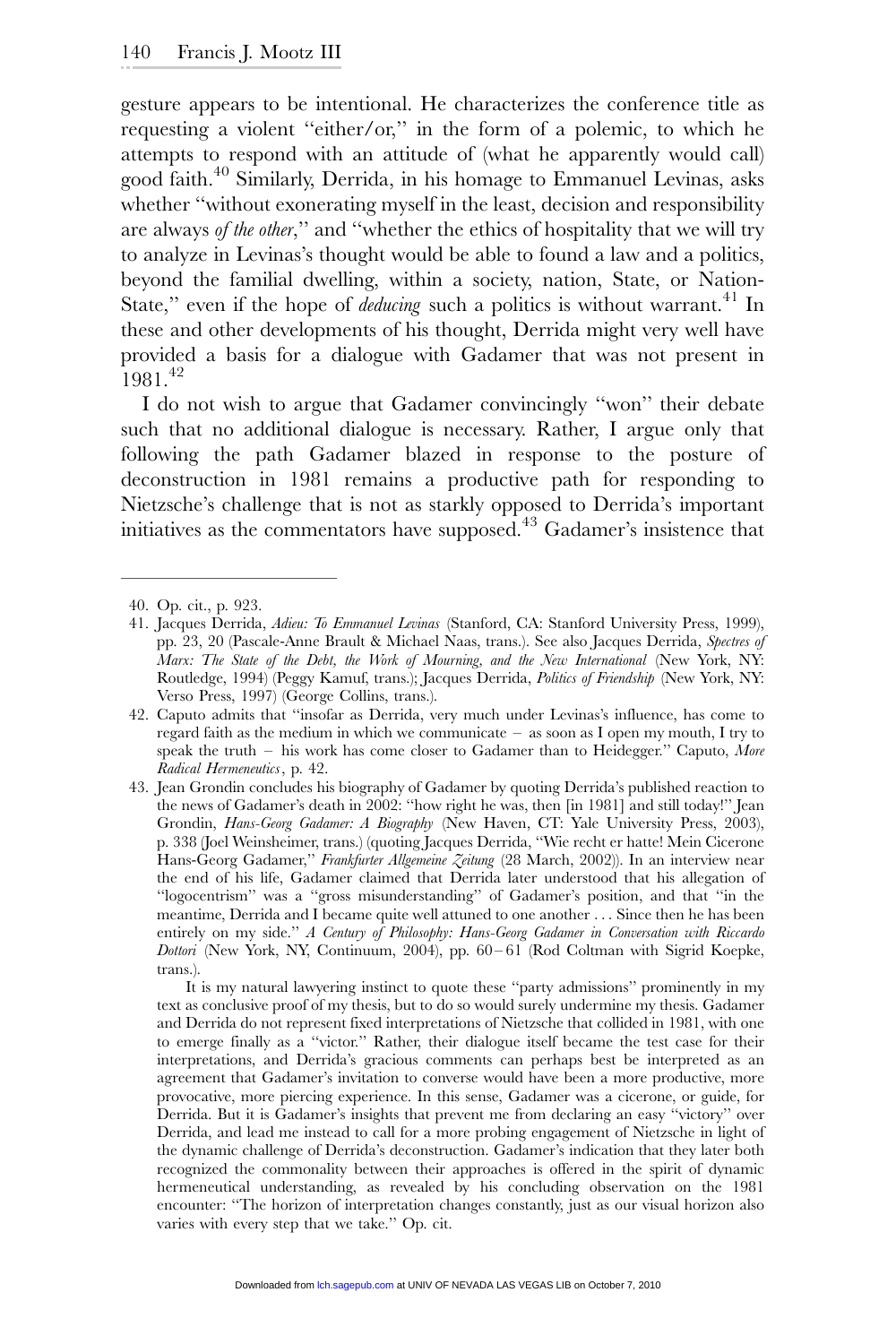conversational dialogue breaks the gripping prejudice of insular subjectivity, and the connection between this experience and the philosophical project of Destruktion in which one critically engages with tradition, provide a compelling orientation for critical legal thinking. Gadamer's elaboration of Heidegger's Destruktion opens a path between unthinking conventionalism and unceasing challenge, but his philosophy remains notoriously silent about how we can facilitate the work of ordinary dialogue to overcome ''unproductive prejudices.'' Rather than asking how a challenging Destruktion of law becomes possible, he asks whether modernity's prejudices can completely silence the Destruktion of legal practice. As with Derrida, Gadamer's later work appeared to take more account of his opponent's insights,<sup>44</sup> but nevertheless the role of critical legal theory remained woefully underdeveloped. Having argued that Gadamer responds to Nietzsche to the extent that he avoids the problems encountered by Heidegger and Derrida, I now develop Gadamer's response to the Nietzschean challenge in its own right by returning to Smith's critique.

#### III. Destruktion, Law and Critical Legal Theory

Gadamer's philosophical hermeneutics does not translate to the setting of legal practice and theory in an obvious manner. What do legal theorists gain, even if I am correct that Gadamer has effectively responded to Nietzsche's philosophical challenge? Can Gadamer's emphasis on dialogic risk in conversation, which serves as the engine of *Destruktion*, shed light on the role and prospects for critical legal theory? The answer to these questions is not a matter of specifying what Gadamer's philosophy can teach legal practitioners and legal theorists from the supposed heights of philosophical insight. Gadamer does not provide a unique and determinant methodology for engaging in legal practice or critical legal theory, and his philosophy pointedly disclaims any such goal. Notwithstanding this limitation, theorists can illuminate Gadamer's themes by referring to legal practice, and can also suggest how legal practice might be facilitated by an explicit recognition of those themes. These seemingly modest accomplishments are more than sufficient to permit us to see beyond Nietzsche's shadow.

#### 3.1 Philosophical Hermeneutics and Legal Practice

At a critical juncture of Truth and Method Gadamer turns to Aristotelian practical philosophy to characterize the activity of interpretation, and he suggests that legal practice provides an excellent model of this interpretive practical engagement.<sup>45</sup> Likewise, in his exchange with Derrida, Gadamer

<sup>44.</sup> I believe that Gadamer's attention to multiculturalism in his later work reflects this recognition of the significance of work by Derrida and others.

<sup>45.</sup> Gadamer, Truth and Method, pp.  $324 - 41$ .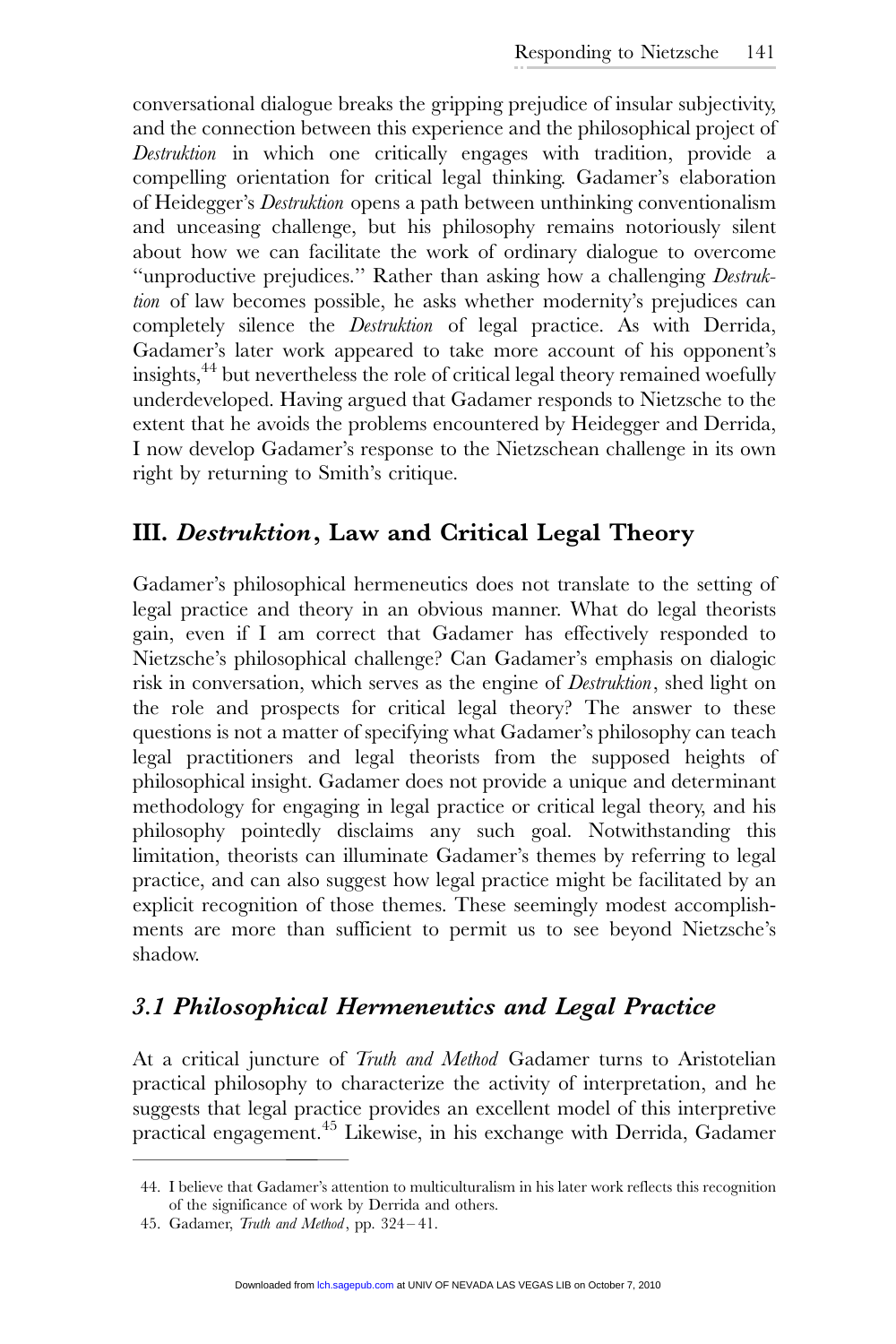turned to legal interpretation at a key point of his discussion of the philosophical significance of textual interpretation.<sup>46</sup> At first glance, however, Gadamer's characterizations of legal practice appear to be selfcontradictory, if not incoherent. After carefully reconstructing Gadamer's assessment of legal hermeneutics, I will explore how his philosophy provides a model of critical legal theory that responds to Nietzsche's legacy.

Gadamer regards ''reading and understanding'' as the process of leading the ''announcement'' of the text back to its ''original authenticity,'' by which he means back to the communicative event from which the text now appears as a residue.<sup> $47$ </sup> Due to the inevitability of textual distanciation, drafting legal texts must be ''especially exacting,'' with the effort ''always to avoid strife, to exclude misunderstandings and misuse, and to make univocal understanding possible."<sup>48</sup> To the extent that this characterization suggests that legal texts can be promulgated in a manner that permits a later interpreter to creatively reconstitute the original directive as intended by the text's author, Gadamer appears to endorse the romantic conception of hermeneutics that has always been one of his principal targets.<sup>49</sup> Needless to say, Gadamer's invocation of a ''univocal meaning'' resonates with conservative themes and appears to align him with metaphysical commitments to a knowing subject before whom the textual object of interpretation can be rendered fully present.

A careful assessment of Gadamer's discussion of legal hermeneutics, however, disrupts any such romantic or conservative reading. References to returning to the ''original communicative event'' and attempting to express a ''univocal meaning'' do not signal Gadamer's belief that legal texts are capable of fixing a perspicacious meaning that can be recovered intact and then applied. Gadamer begins with the longstanding recognition that laws cannot be construed as simple directives that are self-executing, but instead must always be read according to their general sense. ''Accordingly, we must say that a text is not simply a given object but a phase in the execution of the communicative event [Verständigungs*geschehen*].<sup> $1.50$ </sup> This means that a legal text always contains the "free space" of meaningful concretization, a concretization that has to carry out the interpretation for the purpose of practical application."<sup>51</sup> Legal texts do not require interpretation only when they are vague, as a prelude to their application to a particular problem; instead, understanding is

<sup>46.</sup> Gadamer, "Text and Interpretation," pp. 35 - 36.

<sup>47.</sup> Op. cit., p. 35.

<sup>48.</sup> Op. cit., pp. 35-36.

<sup>49.</sup> In Truth and Method, Gadamer specifically relies on Heidegger's hermeneutic phenomenology to avoid the pitfalls of Wilhelm Dilthey's romantic hermeneutics. Gadamer, Truth and Method, pp. 218 - 64.

<sup>50.</sup> Gadamer, ''Text and Interpretation,'' p. 35.

<sup>51.</sup> Op. cit., p. 36.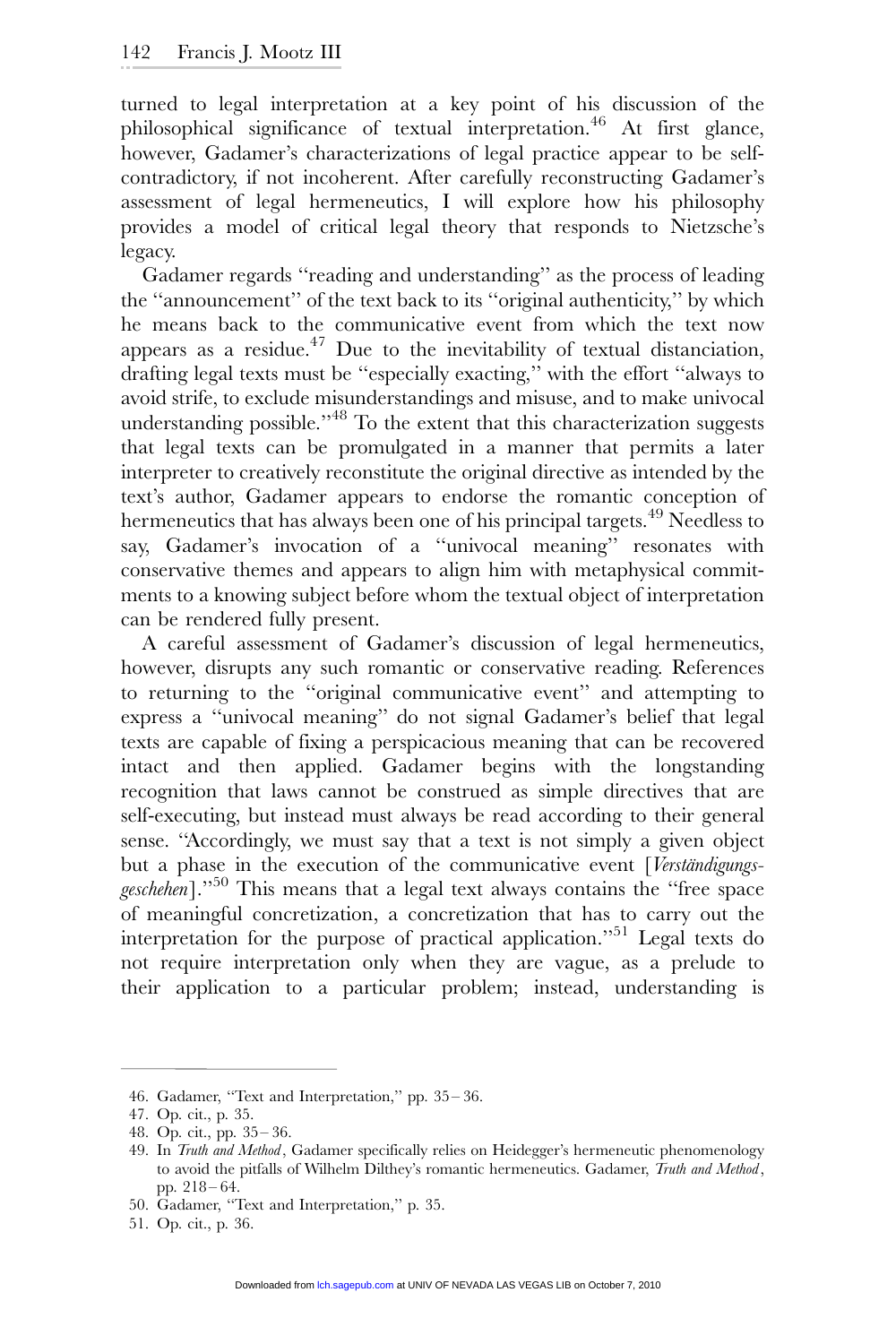possible at all only in an interpretive application of the law to a case at hand.<sup>52</sup> Gadamer concludes that legal "decisions, precedents, or the prevailing administration of the law therefore always have a creative legal function" by applying the law to a set of facts. $53$ 

These seemingly contradictory themes, once properly understood, underscore why Gadamer emphasizes that the concrete setting of legal practice reveals the hermeneutical situation with ''exemplary clarity,''54 and why the hermeneutical situation can accommodate Nietzschean critique. Legal hermeneutics always involves the interpretation of binding texts, texts that make a claim on the interpreter and to which the interpreter must submit if she is to understand the law. This motivates the legal practitioner's claim that she can discover a univocal meaning: the rule of law requires that the law is obeyed, and that the interpreter does not freely twist the law to her subjective designs. An interpreter who objectifies and contorts a text for his own purposes risks nothing and remains within the grip of a subjectcentered orientation that precludes genuine interpretive activity. The rule of law depends on the interpreter's good faith, which means that the interpreter acts in accordance with the law and does not manipulate the legal texts in a cynical, strategic, or ironic manner. Although this reality is particularly evident in legal practice where a decision must be made in accordance with law, it is true no less of ordinary conversational exchange and of the activity of reading literature.

The experience of giving oneself over to the text does not mean that legal texts are self-executing, such that the interpreter disappears and meaning emerges solely from the circumscribed and fixed world of the text. Lacking an insular, acontextual and autonomous meaning, texts acquire meaning only through their application to a particular concern. Legal hermeneutics exemplifies this lesson, inasmuch as attorneys and judges recognize that legal texts have meaning only in the context of a particular case. Legal practice reveals clearly that interpretation always involves application, which is to say that meaning is always meaning for the interpreter, in response to the questions posed by the interpreter. This ''free play'' through

<sup>52.</sup> In Truth and Method, Gadamer stresses that the fundamental problem of hermeneutics is application, and that interpretation "is not an occasional, *post facto* supplement to understanding; rather, understanding is always interpretation'' that occurs in application. Gadamer, Truth and Method, p. 307. He elaborates:

The work of interpretation is to concretize the law in each specific case  $-$  i.e. it is a work of application . The creative supplementing of the law that is involved is a task reserved to the judge, but he is subject to the law in the same way as is every other member of the community. It is part of the ideal of the rule of law that the judge's judgment does not proceed from an arbitrary and unpredictable decision, but from a just weighing up of the whole.

Op. cit., p. 329. Gadamer's extended discussion of legal hermeneutics serves to reveal that ''all reading involves application, so that a person reading a text is himself part of the meaning he apprehends.'' Op. cit., p. 340.

<sup>53.</sup> Gadamer, Text and Interpretation , p. 36.

<sup>54.</sup> Op. cit.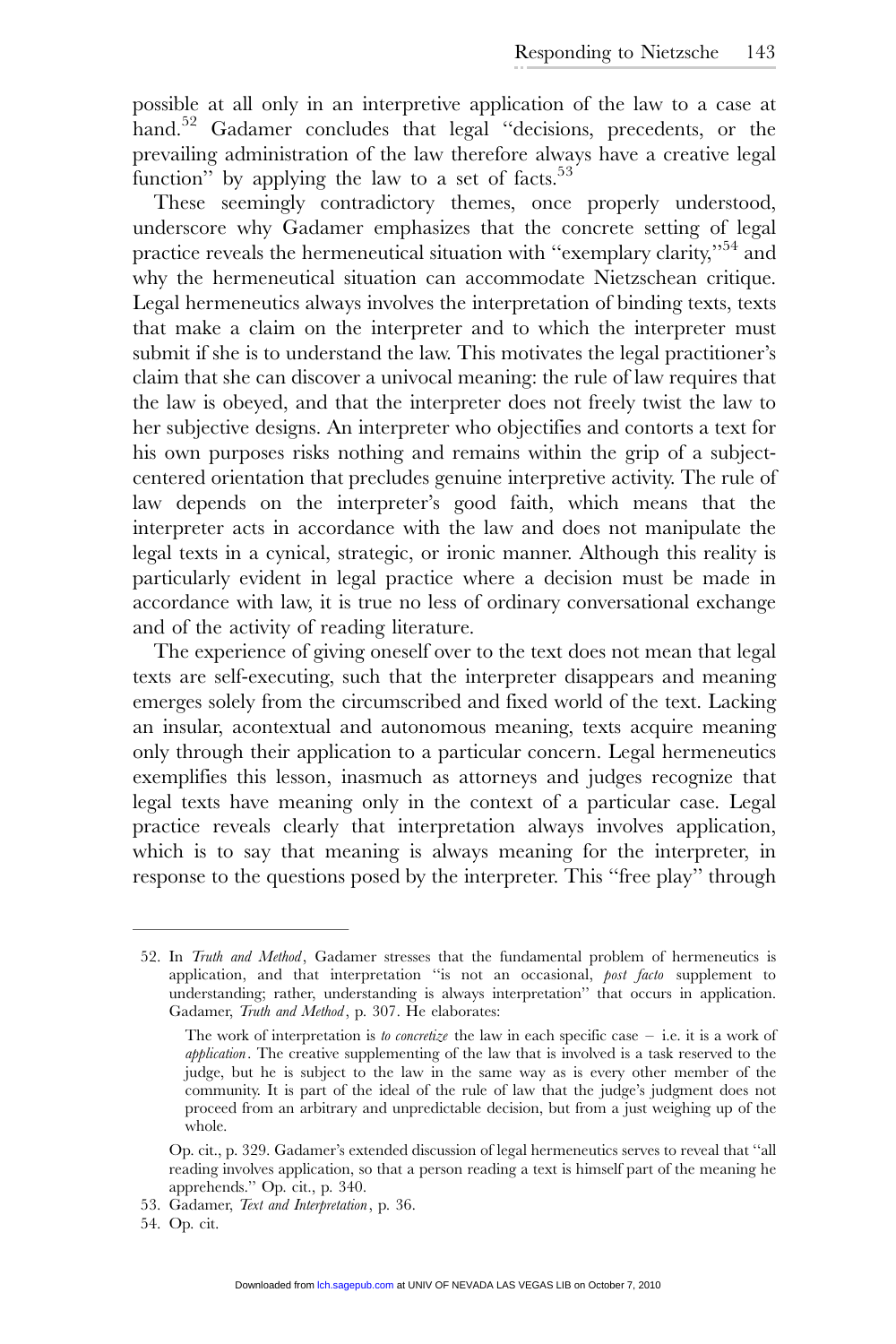application does not collapse into a celebration of the unfettered subjective manipulation of the text. As a law professor I constantly hear students propose interpretations of legal texts that don't make any sense and would never be advanced by competent lawyers, despite the linguistic plausibility of their analysis. Free play in the interpretation is never unbounded and indiscriminate, even if these boundaries always are in flux and subject to free play.

Gadamer's point, then, is that legal interpretation shows in particularly vivid ways that textual interpretation is conversational in structure no less than a spoken exchange between two persons. Understanding is not the product of a methodology that can be imposed on a text as if it were an object; rather, it emerges from the dialogic risk of conversational engagement. Legal practice reinforces the historically-effected character of interpretation, in which the interpreter's horizon of pre-understanding fuses with the text's effective-history of reception and re-circulation within a particular culture to generate a meaning within a context. Gadamer's conversational model of understanding accords with Nietzsche's perspectivism and emphasis on rhetoric, but it also accommodates his genealogical critique.55 Nietzsche's critique emerges from within contemporary practices, and he finds in tradition sufficient resources for overcoming the historical contingencies that have solidified into dogma. Gadamer's development of Heideggerian Destruktion pursues similar goals. Gadamer places emphasis on the legal tradition precisely because the everyday experience of lawyers involves Destruktion, despite the irony that lawyers and judges attempt to suppress the nature of their dynamic activity by describing it as 'just following the rules.'

#### 3.2 Critical Legal Theory and Destruktion as a Practical Engagement

Smith endorses Gadamer's characterization of the hermeneutical situation, and he acknowledges that Gadamer exposes a limitation in Nietzsche's account by revealing that genuine dialogue and consultation may lead to understanding. Nietzsche's unremitting critical posture renders him ''unable to conceive of any communicative experience except contention for dominance,<sup>556</sup> and thus he is blind to the communal experience of understanding that Gadamer characterizes by the notion of a ''fusion of horizons." Emphasizing the kinship that makes understanding possible, Gadamer successfully avoids an overly-intellectualized account of interpretation by rejecting all manner of foundationalism and formalism.<sup>57</sup>

<sup>55.</sup> I have drawn the connections between Gadamer and Nietzsche in these ways in some detail in Mootz, ''Nietzschean Critique.''

<sup>56.</sup> Smith, ''Strife,'' p. 19.

<sup>57.</sup> Op. cit., pp.  $12 - 14$ .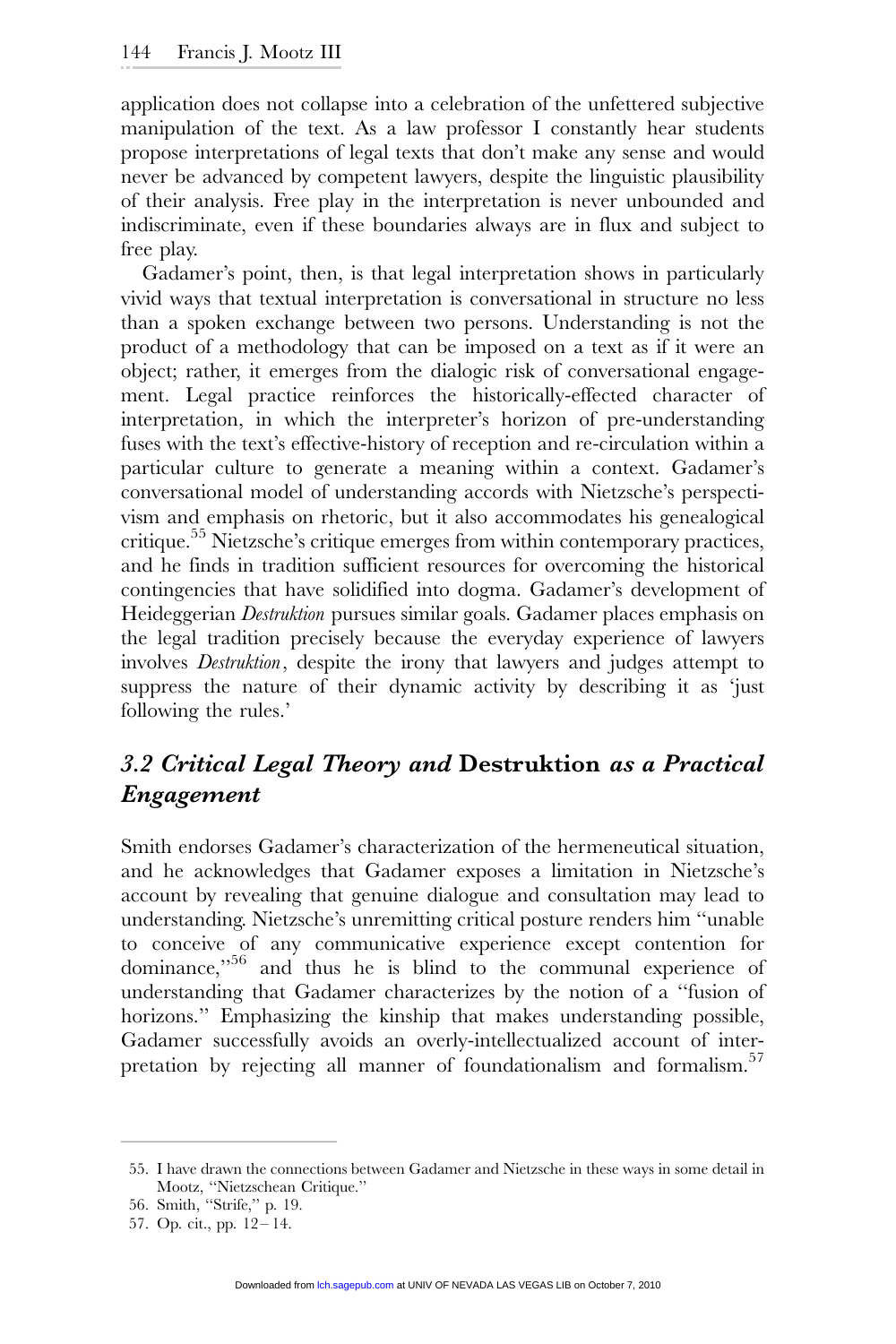But Smith cautions that Gadamer has not responded to the full depth of Nietzsche's critique, which extends beyond rejecting the primacy of foundational and logically formalistic reasoning. Smith argues that Nietzsche exposes the radically corporeal root of will to power, and that Gadamer exhibits a ''residual intellectualism'' by failing to acknowledge fully that understanding also is rooted in our corporeal existence.58

Smith concludes that Gadamer's advance over Nietzsche regarding the possibility of understanding through conversation does not extend to Gadamer's account of law. Simply put, Gadamer errs by attempting to translate the corporeal and affective experience of hermeneutical understanding that can occur between two people to the very different institutional setting of legal practice. Even if it is possible for interpersonal understanding to rise above a Nietzschean contest of wills, Smith insists that matters addressed in the legal realm are subject only to the bureaucratic management of an agonistic contest of wills. He then offers an intriguing illustration:

Obviously, where the will to power ruins any possibility of  $\zeta$  *ugehorigkeit*, where all sense of kinship and belonging together in an ethical community is destroyed, the only thing standing between civility and the collapse into Hobbes's anarchic ''pursuit of power after power,'' is the rule of law, the Rechtszustand or legal status. For example, when a marriage degenerates into a *Machtkampf*, an *agôn* for power and property, or when, for that matter, any partnership devolves into ... irreconcilable antagonism ... , only regulation by a legal instance of authority can prevent the domination and exploitation of one party by the other.<sup>59</sup>

Smith agrees that kinship leading to understanding is possible, but he regards it as a rare and fragile achievement. Legal practice is just a means of dealing with *failures* of kinship and *breakdowns* in a consultative being-with-another. In response to hermeneutical impasse, legal practice vaguely acknowledges and then seeks to buffer the Nietzschean side of our embodied, affective lives by retreating behind formalistic and deductive shibboleths. When an organic relationship such as a marriage dissolves in fact, the law can only step in and provide neutral (which is to say, disembodied) procedures to divide the material residues of the relationship so as to avoid an open enactment of the ongoing conflict. The essence of legal practice is best understood as the management of Nietzsche's ''contest of wills,'' Smith concludes, rather than Gadamer's notion of friendship, deliberation and understanding.

<sup>58.</sup> Op. cit., p. 19.

<sup>59.</sup> Op. cit., p. 20.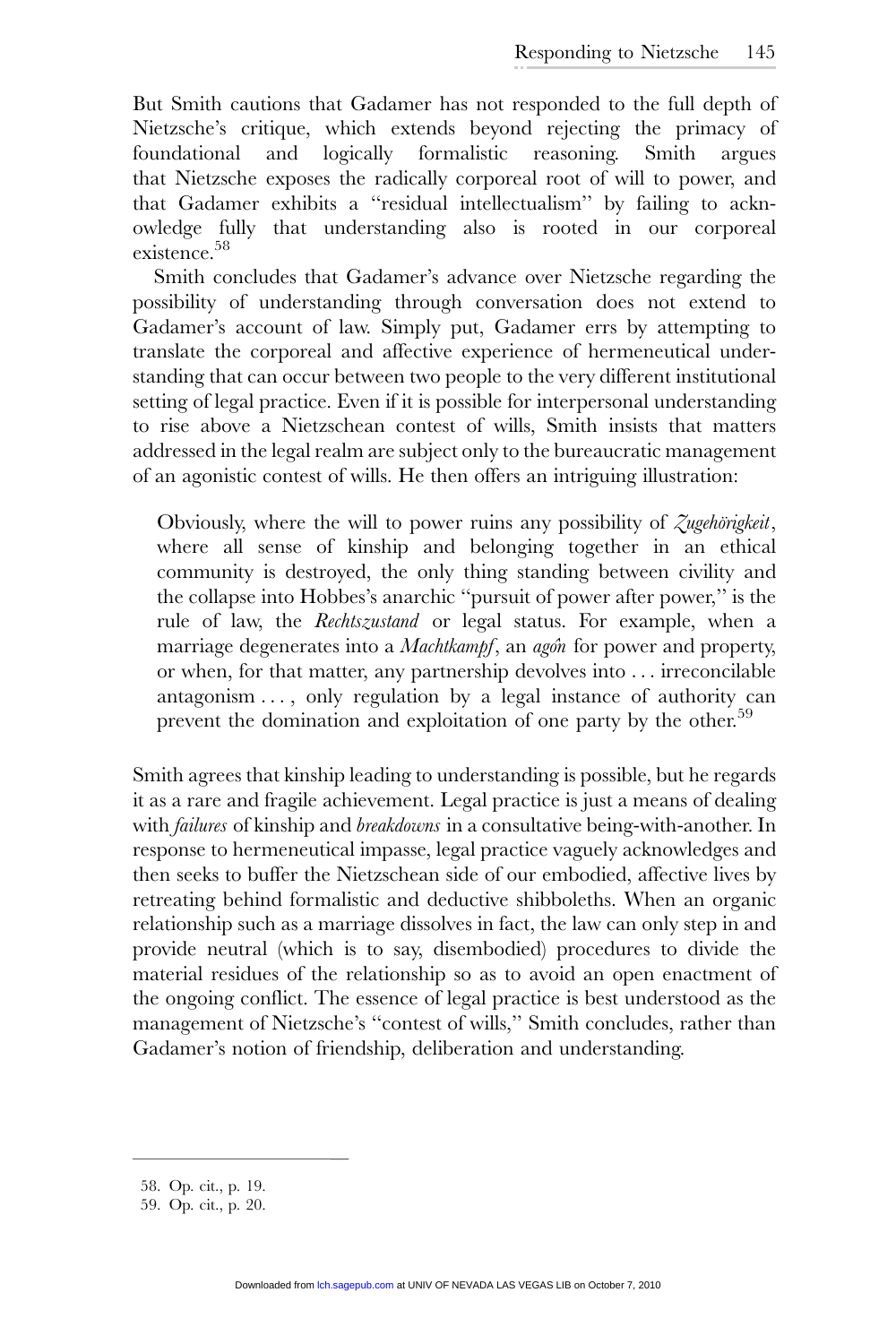Smith's Nietzschean critique of Gadamer's hermeneutical account of legal practice has undeniable power, and it echoes Derrida's interrogation of hermeneutics. Surely it is idealistic, if not naive, to suggest that legal practice is a ''conversation'' oriented toward ''understanding,'' rather than recognizing that legal practice is a bureaucratically-managed exercise of power.<sup>60</sup> Under my reading, though, Gadamer's claim that legal practice exemplifies hermeneutical understanding does not fall victim to such a simplistic view. Legal practice is conversational in structure, which means that it is structured as a playful movement of questioning and answering, but this is not to say that legal practice unfolds as if two intimates are engaged in a meaningful conversation. Law is structured conversationally even if it clearly is not just a conversation. Gadamer's response to Derrida establishes the basis for demonstrating the significance of philosophical hermeneutics in response to Smith's Nietzschean critique.

Smith is correct to insist that there is a critical difference between interpersonal conversation and textual interpretation, but this distinction has always been an important feature of Gadamer's hermeneutics. Arguing against Derrida's deconstructive reversal that the distanciation of textual interpretation reveals more about interpretative encounters than the personal character of oral exchanges, Gadamer steadfastly insists (as does Smith) that hermeneutical understanding is rooted in a (literal) "full-bodied" encounter with another. Nevertheless, Gadamer gives textual interpretation its due in our modern literate culture. A principle goal of his exchange with Derrida was to explore the extent to which Derrida's focus on textuality provides important guidance to modern hermeneutical philosophy. Gadamer does not posit a fanciful account of law as a conversation among friends seeking agreement in the agora. He acknowledges that a new hermeneutical experience is called forth in

<sup>60.</sup> Sanford Levinson's assessment of the law and literature movement twenty years ago included what may be the best succinct articulation of this criticism.

Yet there are obvious difficulties in adopting Rorty's metaphor of the conversation (rather than the argument), for the principal social reality of law is its coercive force vis-a`-vis those who prefer to behave other than as the law 'requires.' As Chairman Mao pointed out, a revolution is not a tea party, and the massive disruption in lives that can be triggered by a legal case is not a conversation. The legal system presents a conversation from which there may be no exit, and there are certainly those who would define hell as the vision of their least favorite constitutional interpreter, whether the Court or a benighted law professor.

Sanford Levinson, "Law as Literature," Texas Law Review 60 (1982), p. 386. Septicism about conversational models of law was famously voiced several years later by Robert Cover. Speaking about the function of law in convicting and sentencing criminal defendants, Cover writes:

<sup>...</sup> I do not wish us to pretend that we talk our prisoners into jail. The 'interpretations' or 'conversations' that are the preconditions for violent incarceration are themselves implements of violence. To obscure this fact is precisely analogous to ignoring the background screams or visible instruments of torture in an inquisitor's interrogation. The experience of the prisoner is, from the outset, an experience of being violently dominated, and it is colored from the beginning by the fear of being violently treated.

Robert Cover, ''Violence and the Word,'' Yale Law Journal 95 (1986), p. 1608.

<sup>61.</sup> Smith, Original Argument, pp. 134-56.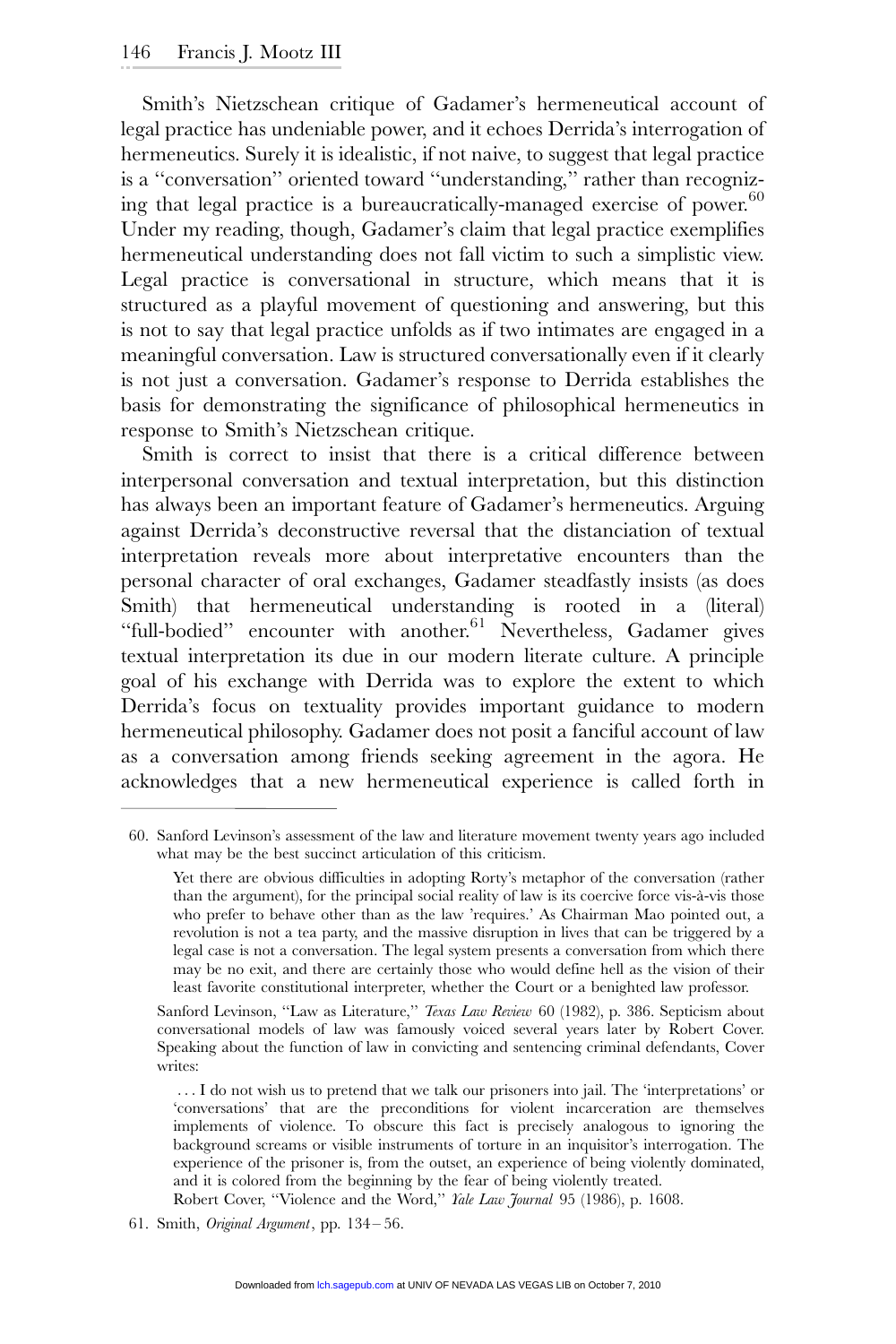modernity by a text-based culture that facilitates increasingly complex forms of social organization.

Smith's elegant book, The Hermeneutics of Original Argument, provides a case in point of this new hermeneutical situation. Drawing from multiple resources in the Western canon, with a particular emphasis on Nietzsche and Gadamer, Smith chronicles the abstraction from our affective life that has accompanied the ascent of modern technical and logical models of thinking that are removed from the aural nature of deliberating with another person. In concluding his study, though, Smith acknowledges the irony of having made the case for a hermeneutical retrieval of the aural (corporeal) dimensions of original argument by means of a complex and lengthy text that is produced and shipped off to anonymous readers.<sup>62</sup> Smith concedes that his account unavoidably is demonstrative rather than deliberative, and his demonstration of the ''true'' character of our corporeal being-with-others occurs only by virtue of his disembodied, textual beingwith-readers. Gadamer's emphasis on legal hermeneutics is important for this very reason: he embraces this irony and investigates the hermeneutical character of reality not only in the modern literate world, but also in the emerging postmodern world of computerized data and text processing. I would not hesitate to cite Smith's book as an exemplary instance of inviting hermeneutical understanding in the manner described by Gadamer and as exemplified in legal practice.

Derrida took Heidegger's Destruktion as the starting point for his deconstruction, but Gadamer's different development of Destruktion proves its worth by responding to Nietzsche's challenge by articulating the potential for the creative and critical development of a textual tradition. This carries forward Heidegger's insight that Destruktion

of Western metaphysics does not destroy or even destructure metaphysics; on the contrary, it decomposes or decompiles metaphysics' sedimented historical layers, reconstructing their hidden ontotheological structure and seeking to uncover the 'decisive experiences' responsible for this shared structure (experiences which Heidegger hopes will help us to envision a path beyond ontotheology).  $63$ 

Smith's textual uncovering of the depth of Nietzsche's challenge is an example of this *Destruktion* in action. Although there can be no methodology of Destruktion, there is a critical engagement with textual tradition that opens pathways for more productive thinking by working through the inadequacies of that tradition.

<sup>62.</sup> Op. cit., p. 310.

<sup>63.</sup> Iain Thomson, ''Ontotheology? Understanding Heidegger's Destruktion of Metaphysics,'' International Journal of Philosophical Studies 8 (2000), p. 323, n.2.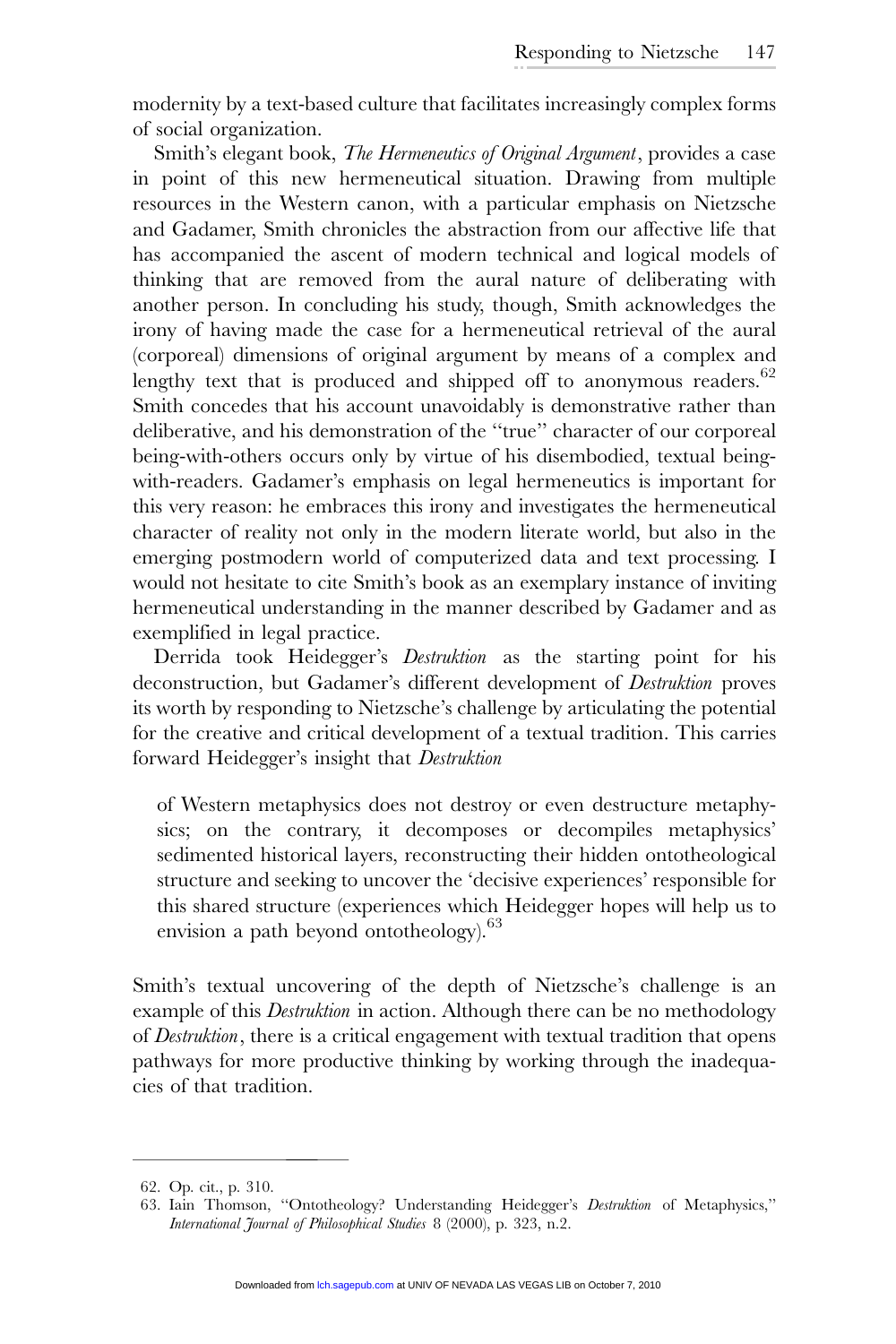Heidegger's hope is that careful philosophical study of such roads not taken might help us envision alternatives to our own metaphysical epoch of 'enframing.' This it might do not only negatively, by contesting the necessity of the Nietzschean metaphysics underlying our increasingly homogenized 'age of technologically-leveled world-civilization,' and thereby clearing the conceptual space for understandings of Being other than the metaphysics of the atomic age (now fulfilling itself in the almost uncontested spread of the cybernetic paradigm), but also positively, by recovering concrete (if fragmentary) historical examples of a nonmetaphysical understanding of Being, elements of which (such as the temporal dynamism of Heraclitean physis and the active conception of truth as a historical clearing inherent in Parmenidean *aletheia*) we might draw on in order to elaborate heretofore unthought-of historical paths leading beyond our own late-modern Nietzschean impasse. Here we touch again upon the later Heidegger's central philosophical project, the vision behind his enigmatic call for 'an other beginning,' a beginning which he always insisted could only emerge out of a renewed and sustained hermeneutic altercation with the first beginnings of Western thought.<sup>64</sup>

To recover from the bad dream of modernity we need not rise above our situation through the prowess of critical insight; instead, we must invite and enact a Destruktion. Nietzsche's genealogical critique and rhetorical philosophy anticipate this development, but it is through Gadamer's dialogical development of Heideggerian *Destruktion* that it becomes concrete.

The best means of illustrating the practical significance of Gadamer's development of *Destruktion* is to work through Smith's contrast between the hermeneutically-defined marital relationship and the clash of power-interests that occurs in family court. At the outset, Smith errs by sharply distinguishing the public realm of law from the private realm of familial relations.<sup>65</sup> The kinship of the marital relationship is not purely a hermeneutical encounter between two persons. The relationship unavoidably is shaped and enabled by law inasmuch as marriage is a legal term rather than a natural term. To be married is to be recognized as such in the eyes of the law, and to see oneself accordingly. It is the legal character of the marriage relationship that motivates some gays and lesbians to seek such recognition of their life partnership, and leads other gays and lesbians to eschew any such legal status for their relationship. Marriage, for better or worse, has lived significance by virtue of our legal framework and heritage; hermeneutical intimacy is inextricably entwined with law.

<sup>64.</sup> Op. cit., pp. 319–20.

<sup>65.</sup> Debunking this distinction has been one of the lasting contributions of the critical legal studies movement and has been particularly emphasized by feminist scholars. Examples include Frances E. Olsen, "The Myth of State Intervention in the Family," University of Michigan Journal of Law Reform 18 (1985), p. 835; Ruth Gavison, ''Feminism and the Public/Private Distinction,'' Stanford Law Review 45 (1992), p. 1. See generally Duncan Kennedy, ''The Stages of the Decline of the Public/Private Distinction,'' University of Pennsylvania Law Review 130 (1982), p. 1349.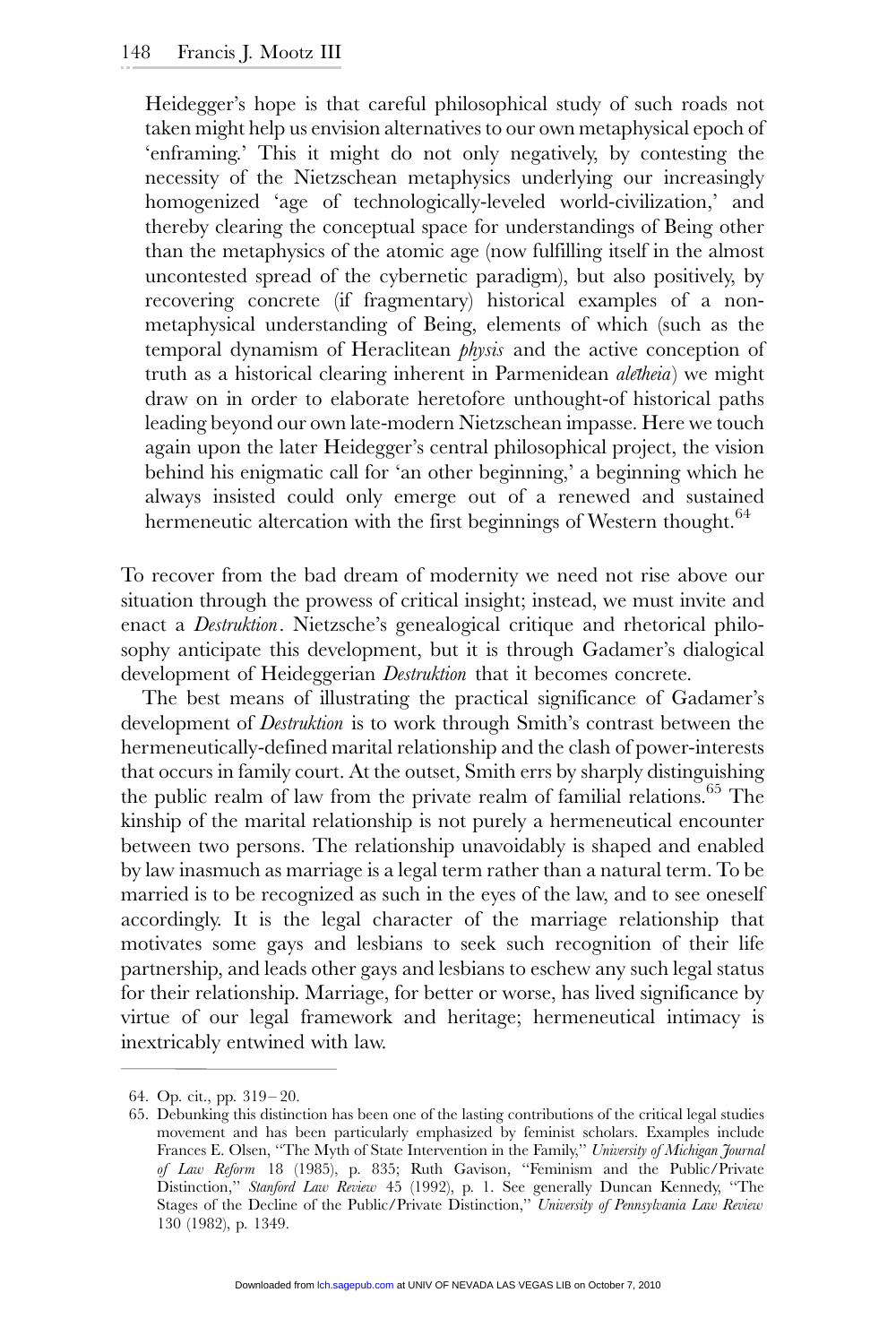In addition, marriage is shaped by more than the family law statutes that define the legal significance of marriage. The general law of property, contract and torts enables the civil, social and economic world in which life partners realize their shared plans. This general structuring is now supplemented by the vast regulatory reach of the modern administrative state, which channels and facilitates the life plans of all couples in countless ways. To be married is just to take up one's life with another person in the complex matrix that is significantly, although certainly not exclusively, shaped by legal norms. Smith mistakenly regards the married couple as existing in a pre-legal state, reducing the legal system to its dispute resolution function.

By way of reply to this general critique, Smith might join with Habermas in concluding that the lifeworld of interpersonal relations has been colonized by juridical imperatives, $66$  and then argue further that this colonization is nothing less than the covering over of original argument by a derivative manner of being-with-another as legal subjects. Habermas presses this point against Gadamer with a vengeance, arguing that we cannot reverse the colonization by technocratic rationality of the lifeworld by introducing ''conversational'' capacities from the bygone era of the polis at the level of system in the modern bureaucratic state.<sup>67</sup> But this rejoinder is likely to blunt the force of Nietzsche's critique rather than to reinvigorate it. Theorists tend to fall victim to one of two equally disabling orientations: either they follow Habermas in positing a quasi-transcendental principle to save the day, or they embrace a wistful and romantic desire to return to the dialogic encounters of the agora. Gadamer chooses instead to recognize the textuality of modernity, to identify the misunderstandings of understanding that textuality has spawned, and to characterize the hermeneutical situation by identifying legal practice as an exemplar of the activity of understanding in textual culture.

Although there is no definitive separation between law and personal life, certainly there is a valid and meaningful distinction that can be drawn between the understanding fostered by marital intimacy and the understanding achieved in legal interpretation. Smith compares the family law response to a failed marriage to the kinship of a healthy marriage in concluding that law does not recuperate the hermeneutics of original

<sup>66.</sup> See Jürgen Habermas, Between Facts and Norms: Contributions to a Discourse Theory of Law and Democracy (Cambridge, MA: The MIT Press, 1996), pp. 94-99 (William Rehg, trans.) (describing the breakdown of natural law paradigms and the modern necessity of justification of social organization through legal principles of human rights and sovereignty). For extended discussions of these themes, see Jürgen Habermas, The Theory of Communicative Action: Reason and the Rationalization of Society I (Boston, MA: Beacon Press, 1984), pp.  $243-71$  (Thomas McCarthy, trans.) (discussing Max Weber's analysis of the rationalizing role performed by law in the wake of the demythologization of religious and metaphysical worldviews) and Jürgen Habermas, The Theory of Communicative Action: Lifeworld and System, A Critique of Functionalist Reason II (Boston, MA: Beacon Press, 1989), pp.  $356-73$  (Thomas McCarthy, trans.) (analyzing the juridification of family relations and educational relationships as an instance of the colonization of the lifeworld by instrumental reason and the supplanting of communicative reason).

<sup>67.</sup> Habermas rejects the hermeneutic account of modern legal systems in Habermas, Between Facts and Norms, pp.  $199 - 200$ .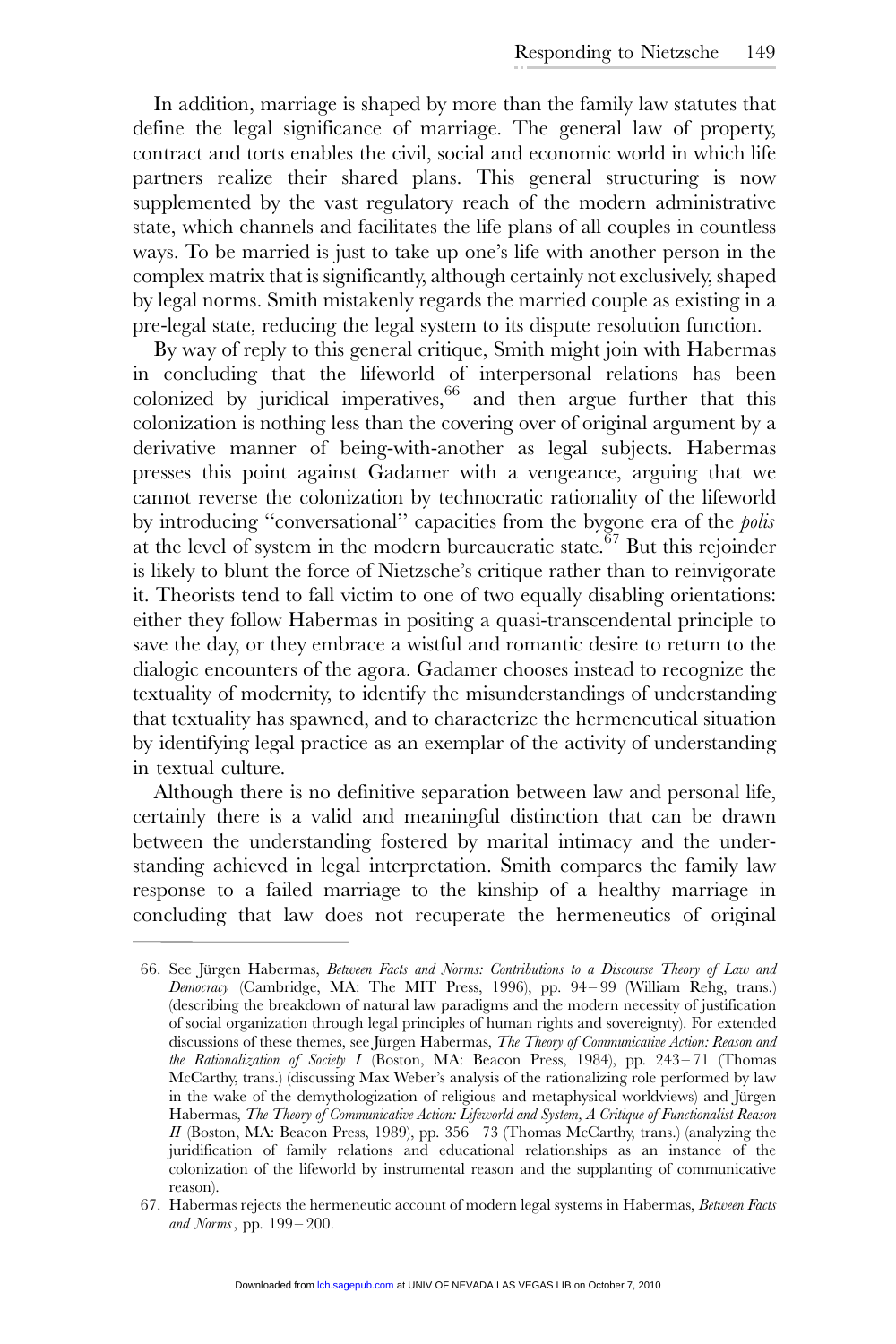argument. However, his distinction works only by confusing the level at which law operates in a conversational manner. No competent lawyer or judge would suggest that the purpose of family law is to rekindle the failed relationship, but the marital relationship is not the only community served by law.<sup>68</sup> The failure of a marriage reverberates throughout the social fabric, and this personal strife risks introducing violence and recrimination into this broader community. Family law is just an assertion of communal values to shape the manner in which the effects of the failed marriage are felt by the couple, their children, and the wider community in which they will continue to live.

The division of the marital property undeniably can be a contest of wills in the sense that each spouse's attorney seeks the maximum economic value for her client, but this battle is fought against the backdrop of legal norms that are articulated through the case at hand, or are legislated in response to the accumulation of experience in cases. The rules regarding alimony and

<sup>68.</sup> I do not want to discount the importance of, and perhaps the growing significance of, the ''therapeutic jurisprudence'' movement. This trend is represented generally in the work of scholars who argue that law should provide more than a dispute resolution procedure, and have encouraged the reconsideration of legal procedures and institutions in light of their effect on the parties. Examples include Practicing Therapeutic Jurisprudence: Law as a Helping Profession, ed. Dennis P. Stolle et al. (Durham, NC: Carolina Academic Press, 2000); Law in a Therapeutic Key: Developments in Therapeutic Jurisprudence, eds. David B. Wexler and Bruce J. Winick (Durham, NC: Carolina Academic Press, 1996); Essays in Therapeutic Jurisprudence, eds. David B. Wexler and Bruce J. Winick (Durham, NC: Carolina Academic Press, 1991). This movement recognizes that the legal imposition of communal values can exacerbate the personal strife of the individuals engaged in a dispute, and attempts to resolve matters in an integrated manner that attends both to the needs of the community and to the lived experience of those involved in the specific legal matter.

There are a number of related developments, such as the rise of the mediation movement. For example, Nancy Welsh has written about the potential for mediation to introduce procedural justice into the settlement of litigated civil cases, thus affirming the social value and dignity of litigants who then are more likely to perceive the courts and their settlement efforts as legitimate. Nancy A. Welsh, ''Disputants' Decision Control in Court-Connected Mediation: A Hollow Promise Without Procedural Justice,'' Journal of Dispute Resolution (2002), p. 179; Nancy A. Welsh, ''Making Deals in Court-Connected Mediation: What's Justice Got to Do With It?," Washington University Law Quarterly, 79 (2001), p. 787.

More specifically, the principles of ''therapeutic jurisprudence'' have had a large impact on family law scholarship and law reform. As explained recently in the context of exploring how courts deal with substance-abusing fathers,

therapeutic jurisprudence involves the study of family law as a social force in the lives of family systems affected by paternal substance abuse with acknowledgment that legal proceedings can have both positive and negative consequences for fathers, mothers, and children. Ultimately the value of any legal process is determined by the extent to which it enhances the well-being of the people it affects, and the goal of legal reform is to restructure court systems so that they maximize the therapeutic consequences of legal intervention.

Thomas J. McMahon and Francis Gianni, ''Moving from Popular Stereotypes to Therapeutic Jurisprudence," Family Court Review, 41 (2003), pp. 347-48. Toward this end, a number of scholars advocate for a unified family court system that would serve families therapeutically, rather than merely responding sporadically to discrete legal conflicts that involve members of the family. Examples include Barbara Babb, ''Fashioning an Interdisciplinary Framework for Court Reform in Family Law: A Blueprint to Construct a Unified Family Court,'' Southern California Law Review, 71 (1998), p. 469; Barbara Babb, ''An Interdisciplinary Approach to Family Law Jurisprudence: Application of an Ecological and Therapeutic Perspective," *Indiana* Law Journal, 72 (1997), p. 775.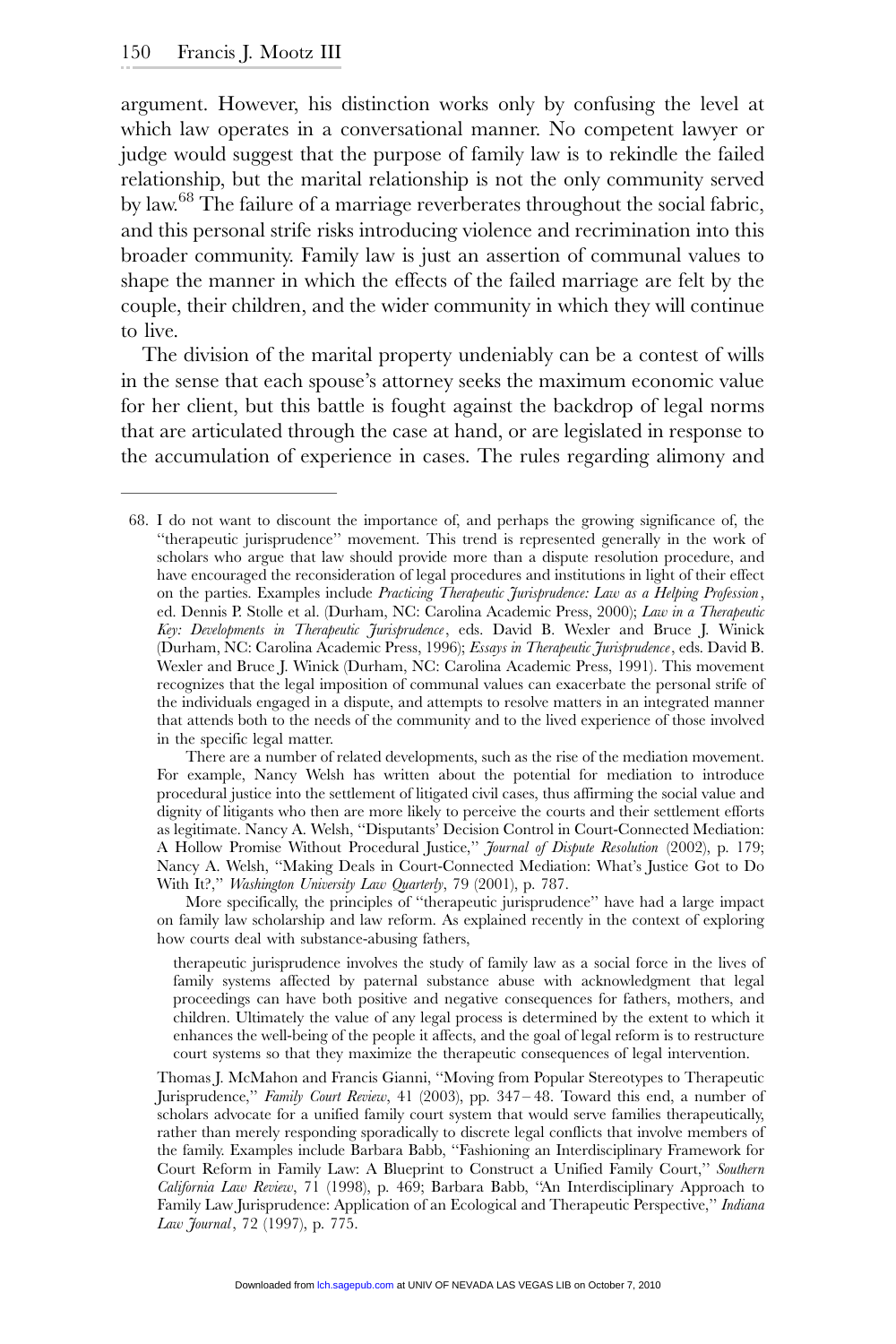property settlement reflect communal understandings of how we should justly recognize the couple's history together and then fairly appraise how they can best move into the future as individuals within the broader community. These rules constantly are in play as new situations arise that require clarification of these values. For example, when an unmarried cohabitating partner demands alimony-type payments after the termination of the relationship, or when a lesbian demands child support payments from her partner after their (necessarily) non-marital relationship ends, the law must simultaneously invent and reinscribe the norms of the wider community. The legal resolution of these issues is not designed to rebuild the hermeneutical ground of the couple's relationship, but rather is designed to reaffirm the broader bonds of the community in which the former life partners continue to live. The communal interest is even more apparent in the heart-wrenching battles over child custody, when the law seeks to elevate the communal value of promoting the ''best interests of the child'' over the bitter strife of the competing parents who may be pursuing venal and meanspirited ends.

One should not confuse the hermeneutical function of law with a rosyeyed view that litigation effectively instantiates justice in all cases. The law, no less than life partners, too frequently devolves into a contest of wills that betrays its important role in facilitating community. But to recognize that a "perfect" legal system is as elusive as the "perfect" marriage only highlights that it is the very idea of ''perfect'' in these contexts that raises difficulties. Gadamer's lesson is not that legal practice is a guarantor of hermeneutical integrity, but rather that legal practice reveals the hermeneutical potential of textual traditions, which have indelibly shaped the modern age. Legal practice has the potential to enact a form of Smith's ''original argument,'' although the predominantly textual character of legal practice certainly means that the risky openness to another is experienced differently. A more genuine ''conversation'' emerges in legal practice when the parties break from the routinized bureaucracy and attend to the questions of justice in the case at hand. This provides the opening for Nietzschean critical insight, not as a dictate from principles on high, but as an announcement from within practice.69 Nietzsche's announcement that Christianity had run its course in Western culture drew from his many contemporaries and precursors and itself was a product of Christian acculturation. Similarly, lawyers who challenge the conventional understanding of family law in new contexts simultaneously work within and against legal traditions (as well as within and against cultural, political, and economic traditions).

Gadamer's notion of interpretive Destruktion incorporates critical insight. Law is neither a purely mechanical and deductive exercise, nor is it just a clash of power. The decision in In the Matter of  $\tilde{J}acob^{70}$  by the New York

<sup>69.</sup> This is the enduring wisdom of Holmes's pragmatism: law is not a ''brooding omnipresence in the sky'' that operates ''logically,'' but rather is a practical engagement grounded in ''experience.''

<sup>70. 636</sup> N.Y.S. 2d 716 (1995).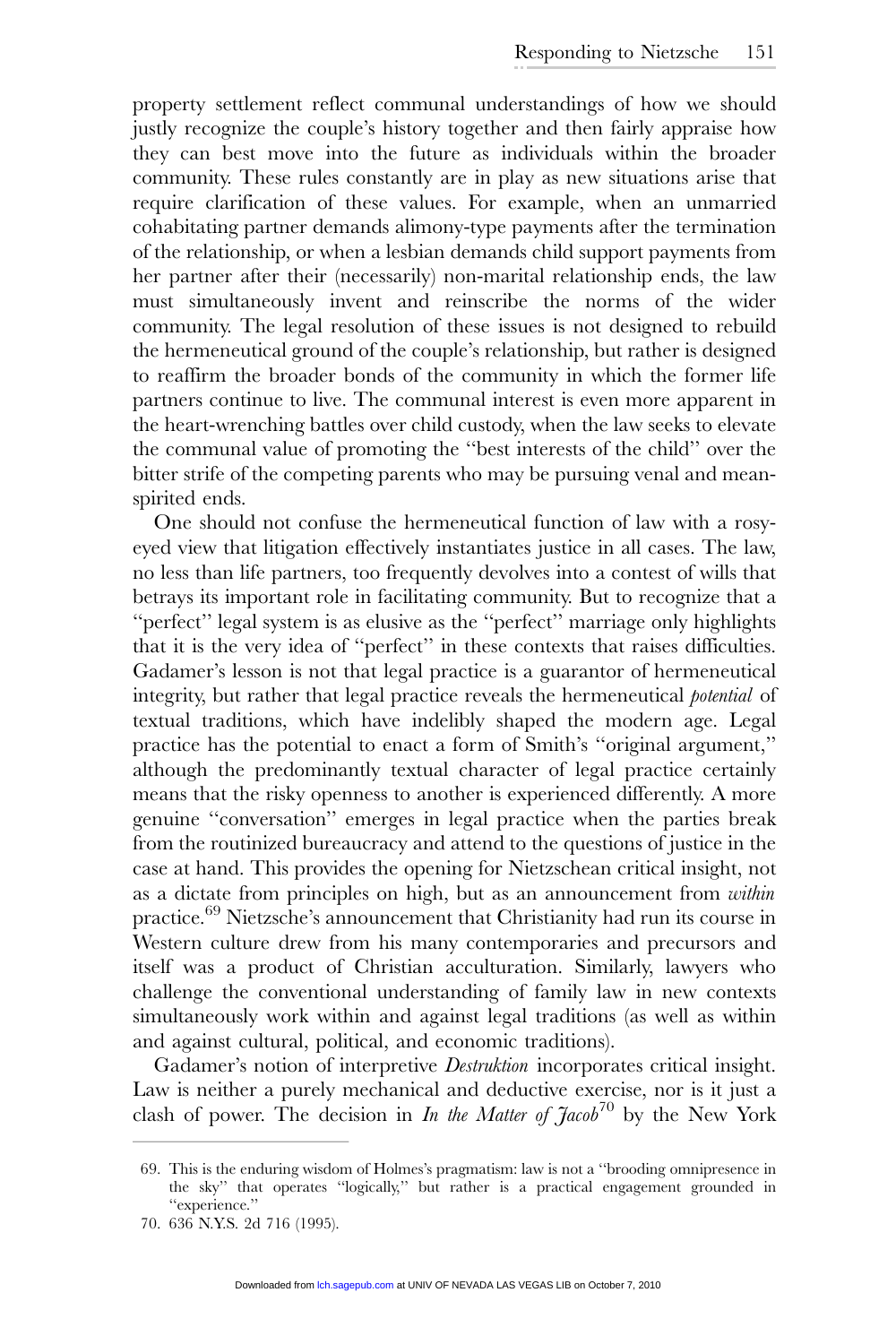Court of Appeals provides an example of the Destruktive element at work in the family law context. The Court considered a consolidated appeal regarding two petitions for adoption: in one case the biological mother wished to consent to the adoption of her child by her co-habitating partner, and in the other case the biological mother wished to consent to the adoption of her child by her co-habitating female partner. These petitions were problematic because the adoption statutes permitted only an ''adult unmarried person'' or ''an adult husband and his adult wife'' to adopt, and also provided that upon adoption the ''natural parents of the adoptive child shall be relieved of all parental duties toward and of all responsibilities for and shall have no rights over such adoptive child  $\ldots$ <sup>71</sup> Reading these statutory provisions in a crudely literal manner suggested that the biological mothers' legal rights must be terminated upon the adoption of the children by their co-habitating partners. Reading these statutory provisions against the background assumption that adoption was not designed to permit an unmarried adult to share parental rights with the biological mother suggested that the adoptions could not proceed in the first instance. By a narrow margin, the Court read the adoption statutes to permit the biological mothers to retain parental rights when their co-habitating partners adopted the children.

The dissenting judges assailed this case as an example of improper judicial lawmaking, arguing that ''cobbling law together out of interpretive ambiguity that transforms fundamental, societally recognized relationships and substantive principles is neither sound statutory construction nor justifiable lawmaking."<sup>72</sup> Partisan political campaigns emphasize the social stakes for judicial appointments in similar terms, concluding that judicial will to power is the name of the game rather than reasoned elaboration. But a careful reading of the case makes clear that the majority does not simply recognize unmarried partners as suitable adoptive parents and then spin a gossamer of legal analysis to hide its exercise of raw power. The majority opinion provides a detailed interpretation of the statutes in the context of the case at hand, and delivers a critical assessment of that context. Space constraints preclude a detailed reconstruction of the opinion, but the court clearly is thinking through inherited concepts and language in charting a new path for the development of law rather than creating an entirely new path. If it appears other-worldly to talk of Destruktion as the revitalizing of lifeless concepts by working through them without purporting to overcome them, the majority opinion in *Jacob* provides a concrete example of this process at work.

The Court begins by noting the underlying purpose of the adoption statute  $-$  to secure the best possible homes for children  $-$  and then concludes that the adoption statutes do permit two unmarried adults who function as a child's parents to obtain legal status as parents. This is not

<sup>71.</sup> The court was interpreting N.Y. Domestic Relations Law § 110 and N.Y. Domestic Relations Law § 117.

<sup>72.</sup> In the Matter of Jacob, 636 N.Y.S. 2d at 733 (Bellacosa, dissenting).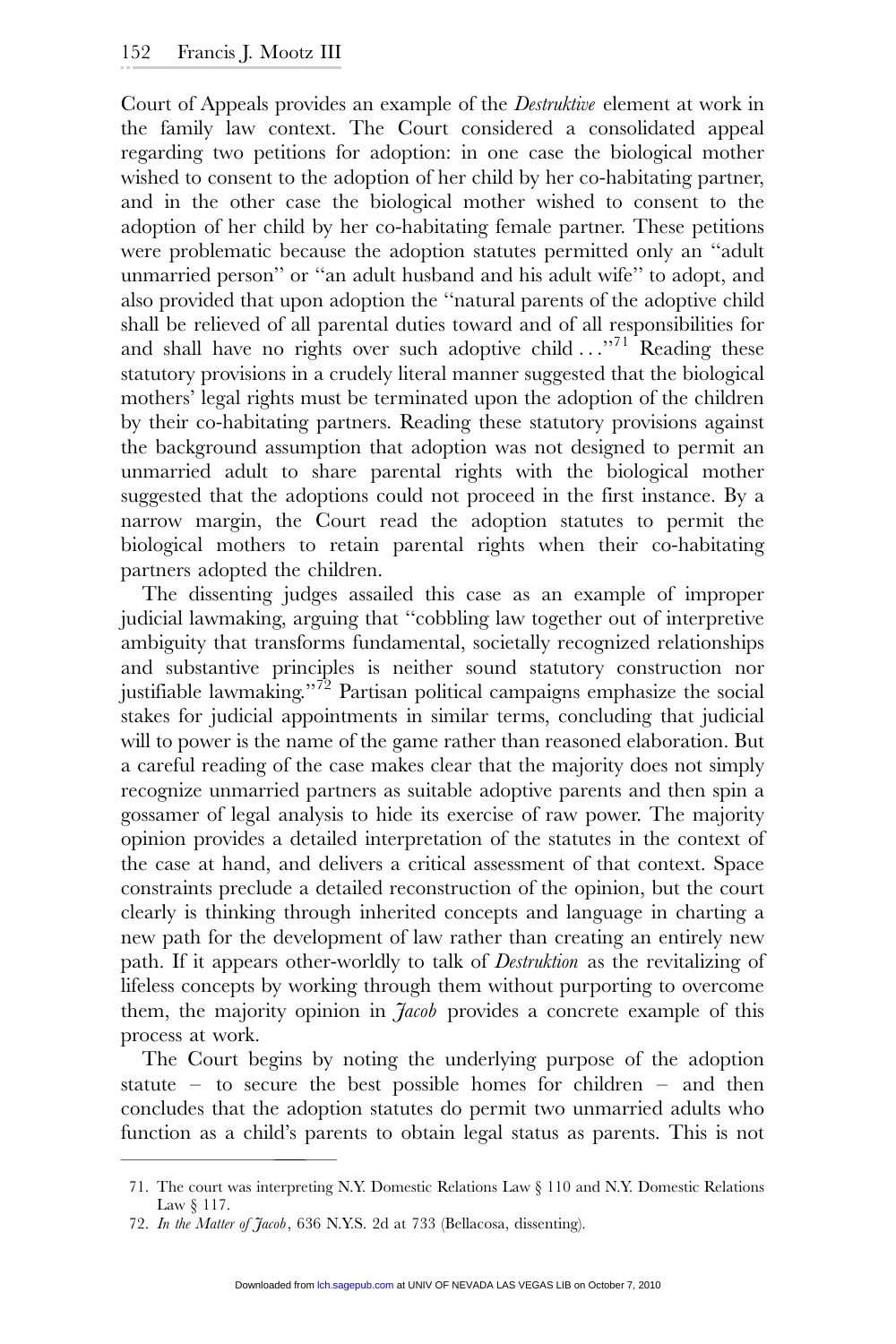purely a result-oriented exercise, inasmuch as the court carefully recounts legislative developments and administrative regulations that have effectuated this purpose under the statutory scheme. The court articulates what the law means in the current context and does not create law ex nihilo, even if the interpretation of the statutes involves a simultaneous critique of the context in which it is applied. This is Destruktion in action, and is precisely what Gadamer attempts to capture by characterizing legal texts as containing a ''free space of meaningful concretization that has to carry out the interpretation for the purpose of practical application'' through the ''creative legal function'' of applying the law to a set of facts. This is possible by virtue of the community of legal interpreters who reinscribe (which is to say, critically and creatively apply) communal values in the manner in which they adjudicate family law disputes. Interestingly, both formalists and radical deconstructionists would argue that *Destruktion* provides cover for the imposition of political will, with the former retreating to a mythical linguistic ''plain meaning'' to serve as an anchor while the latter embrace the ''free play'' of the text. Both perspectives ring hollow in the ears of lawyers and judges who struggle through the de-centering experience of interpretation, and experience of Destruktion that animates Gadamer's middle path.

Finally, Smith's family law example assumes that the role of the lawyer is just to resolve interpretive disputes within a textual tradition. In fact, the lawyer's role as counselor is paramount, even though it is often forgotten in the litigation models that dominate even Gadamer's image of legal practice. Much of legal practice involves deliberating with one's clients in order to determine the best means (often in tandem with other professionals such as accountants, therapists, doctors, and others) of realizing their clients' goals within the given situation. The first hermeneutical challenge for a lawyer is to hear her client's story and to enable the client to understand competing stories told by the client's adversary and by the society writ large. The rhetorical exchanges that comprise the lawyer-client relationship in the initial interviews preceding a divorce are key features of an original argument that eventually might be translated and filtered into legal briefs and motion arguments. The client's pain and anguish is heard and felt by the lawyer when she is representing her client effectively, and it is this corporeal experience that the lawyer brings into the legal venue for a hearing. The interactions of lawyers and judges in settlement conferences, pretrial hearings, negotiations and even within the stylized drama of litigation raise the potential for understanding through full-bodied original argument.

#### IV. Conclusion

Smith's argument that law is a contest of wills that might benefit from Nietzschean insight but cannot aspire to Gadamerian dialogue rests on too narrow a reading of Gadamer's revival of Heideggerian Destruktion and too narrow a picture of legal practice. The hermeneutical-rhetorical reality of